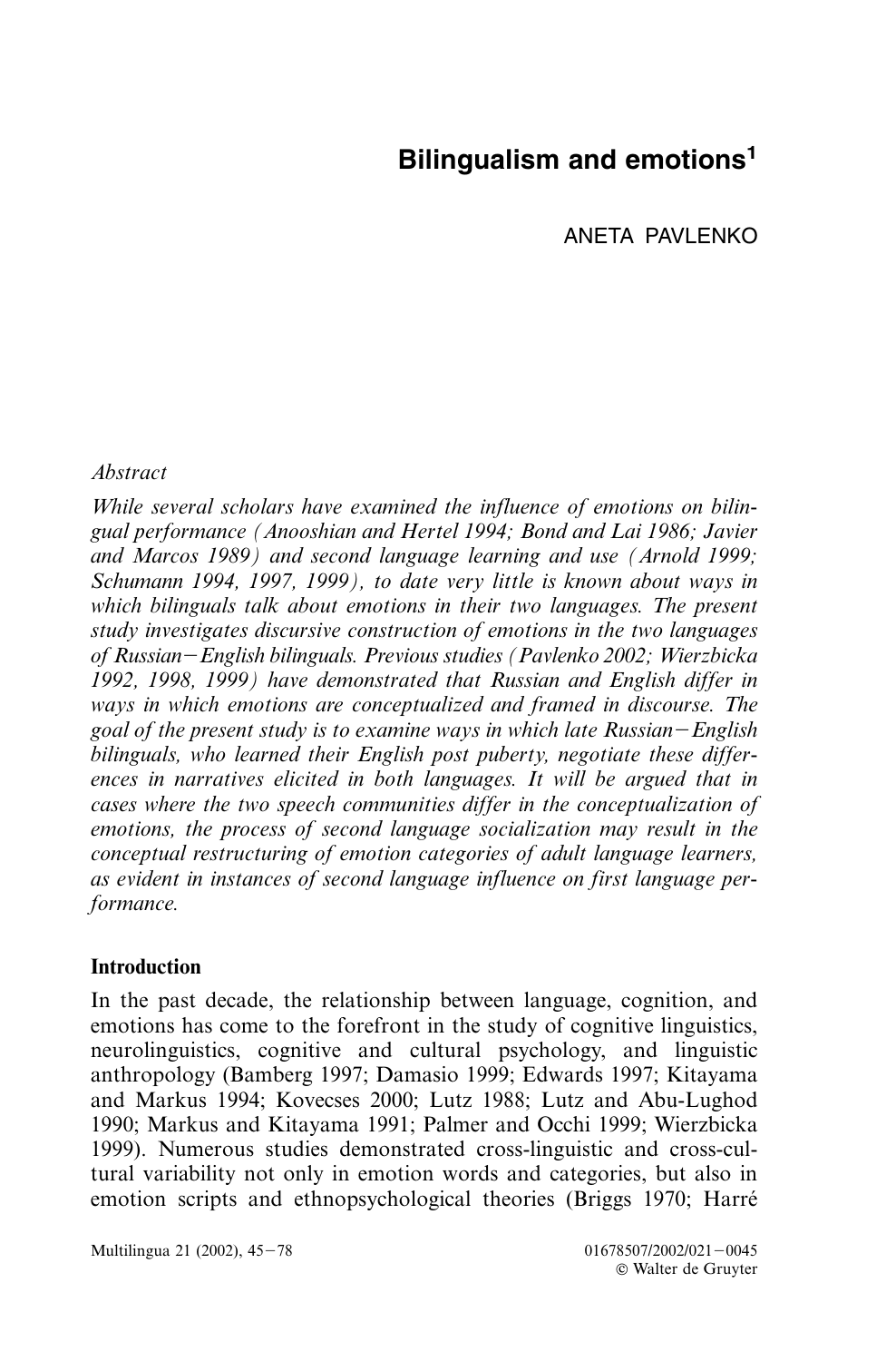1986; Heelas 1986; Levy 1973, 1984; Lutz 1988; Lutz and Abu-Lughod 1990; Palmer and Occhi 1999; Rosaldo 1980; Shweder and LeVine 1984; White 1990; Wierzbicka 1999).

Recently, the interest in emotions has spilled over to the fields of bilingualism and second language acquisition (SLA) where several authors have begun examining the role of affect in second language (L2) learning and use (Arnold 1999; Clachar 1999; Schumann 1994, 1997, 1999) and in bilingual performance and language choice (Anooshian and Hertel 1994; Javier and Marcos 1989; Schrauf 2000). Two approaches can be distinguished in the study of the relationship between L2 learning, bilingualism, and emotions. Scholars working within the separatist, often positivist, perspective view emotions as universal or at least independent from language. They examine links between emotions and attitudes toward various languages, suggesting that these links exert a significant influence over the processes of language learning and use (Anooshian and Hertel 1994; Arnold 1999; Bond and Lai 1986; Clachar 1999; Schumann 1994, 1998, 1999). While this research provides us with fascinating insights into the nature of language choice and use by multilingual individuals (see discussion below), it has a limited view of the relationship between language and emotions. Recently, scholars working within cognitivist and constructivist perspectives have argued for a more inclusive approach which views emotions as discursively constructed phenomena and, therefore, examines not only languages *and* emotions, but also languages *of* emotions (Bamberg 1997; Edwards 1997; Lutz 1988; Lutz and Abu-Lughod 1990; Wierzbicka 1994, 1999). This view raises interesting possibilities for explorations in the field of bilingualism: if  $-$  at least some – emotion categories and discourses differ between cultures and speech communities, how do bi- and multilingual individuals talk about emotions in their various languages? How do they perceive and categorize emotion states? What emotion scripts do they follow in their everyday lives? The aim of this paper is to explore perception, categorization, and narrative construction of emotions by one group of such individuals: late Russian-English bilinguals who learned their second language, English, as teenagers and adults. In what follows, I will first review existing studies on language and emotions in bilingualism and SLA and then proceed to discuss my own investigation, ending with some implications for future research on bilingualism and emotions.

#### **1. The study of language and emotions in the fields of bilingualism and SLA**

It has recently been proposed that for some L2 learners secondary socialization turns into a process of discursive assimilation to a new speech community, or, more specifically, to new communities of practice (Pav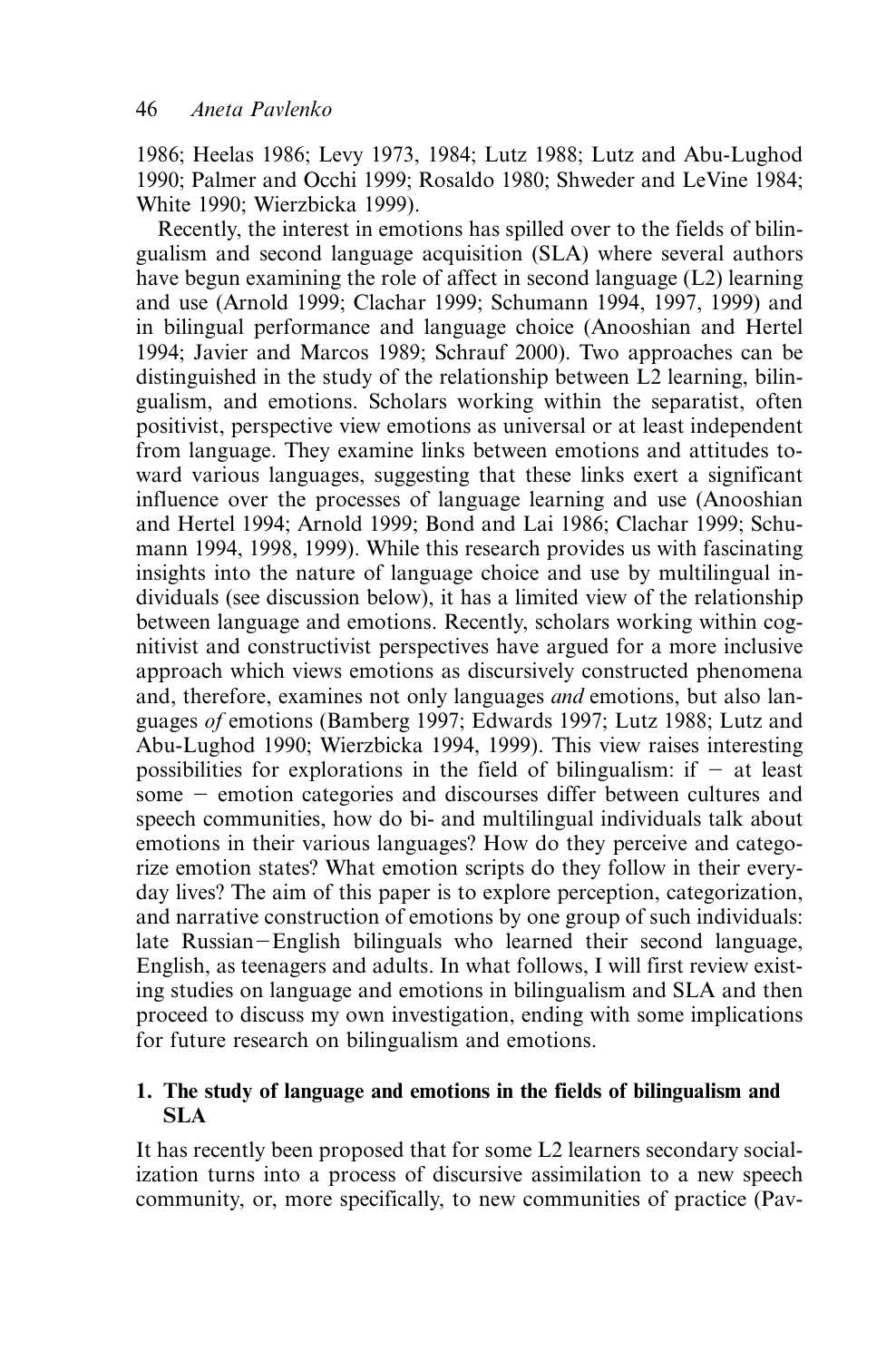lenko 1998; Pavlenko and Lantolf 2000). To date, however, very little is known about possible transformations that may occur in the conceptualization of emotions by late bilinguals, i. e., adult users of a second, or any additional, language. The goal of this section is to review existing studies which throw some light on the issue and to argue that the discursive perspective holds promise not only for examining first language socialization into the discourse of emotions (see, e. g., Bamberg 1997), but also for the study of secondary socialization in adulthood (on acquisition of emotions in adulthood in general, see Averill 1986).

#### *1.1 Languages and emotions*

For many years, research on bilingualism and emotions was carried out in a separatist paradigm where languages and emotions were theorized as independent phenomena. As a result, researchers typically inquired as to whether the languages of bi- and multilingual individuals differed in their emotional impact (Anooshian and Hertel 1994; Javier and Marcos 1989). In the field of SLA, researchers examined the interaction between motivation and affect in L2 learning and use (Arnold 1999; Clachar 1999; Schumann 1994, 1997, 1999). These studies, combined with evidence that comes from case studies of bilinguals in therapy (Amati-Mehler, Argentieri, and Canestri 1993; Buxbaum 1949; Foster 1996; Greenson 1950; Krapf 1955) and from memoirs of bilingual writers (e. g., Hoffman 1989; Kaplan, 1993; Lerner 1997; Rodriguez 1982), point to interesting links between affect and L2 learning and use in bi- and multilingualism.

To begin with, both psycholinguistic explorations and psychoanalytic case studies suggest that when a second language is learned after puberty the two languages may differ in their emotional impact, with the first being the language of personal involvement and the second the language of distance and detachment, or at least the language of lesser emotional hold on the individual. The primeval emotionality of the first language has also been commented on by several bilingual writers who learned their second language in late childhood or adulthood:

… Chinese is the language with the deepest emotional resonance for me. It was the only language which mattered, and I think of it as the language of my heart. Perhaps that's why, even now, when I cry, I cry in Chinese. (Minfong Ho, in Novakovich and Shapard 2000: 161)

Spanish certainly was the language of storytelling, the language of the body and of the senses and of the emotional wiring of the child, so that still, when someone addresses me as 'Hoolia' (Spanish pronunciation of Julia), I feel my emotional self come to the fore. I answer Sí,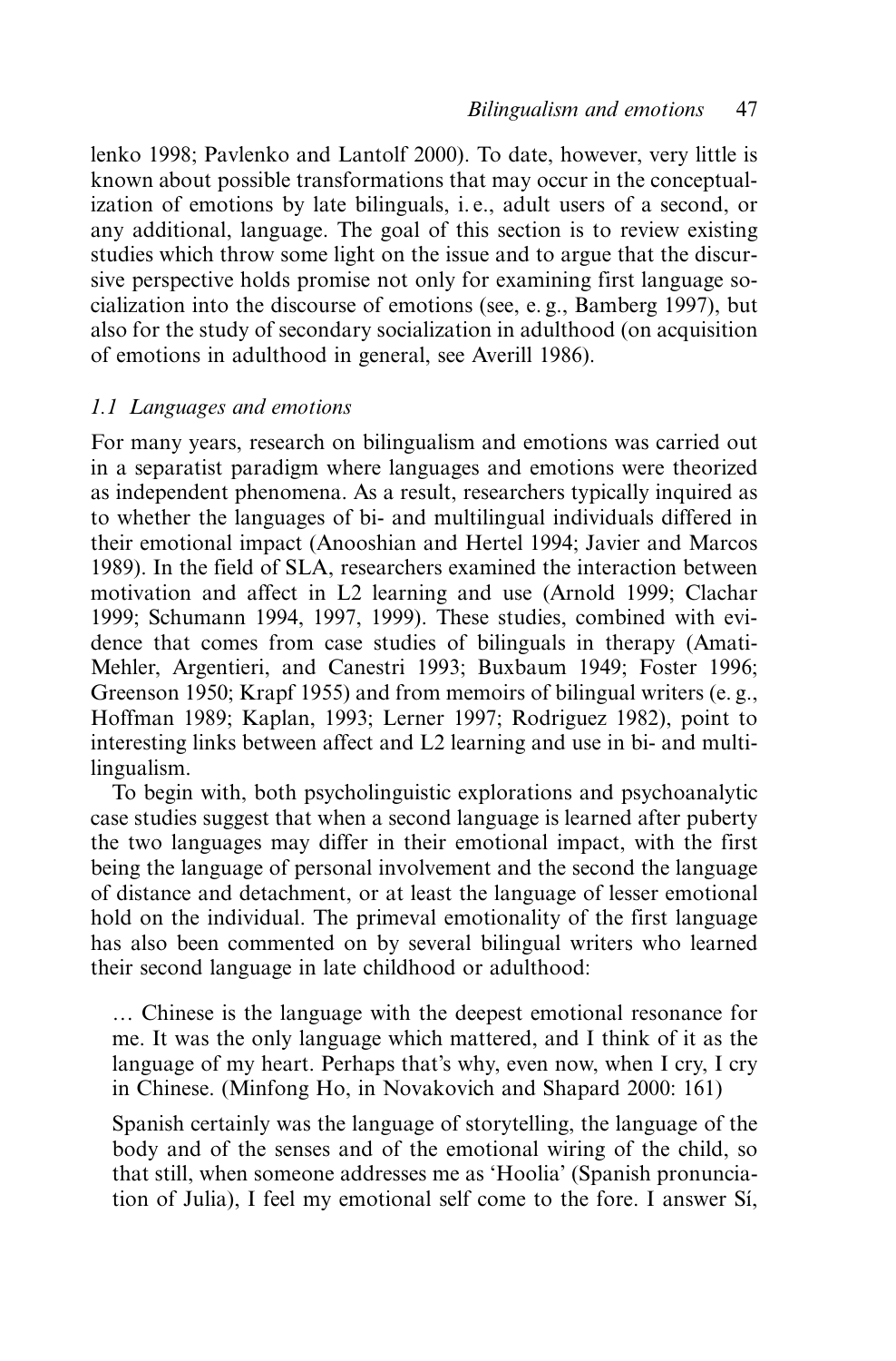#### 48 *Aneta Pavlenko*

and lean forward to kiss a cheek rather than answer Yes, and extend my hand for a handshake. Some deeper or first Julia is being summoned. (Alvarez, in Novakovich and Shapard 2000: 218)

Indeed, it is this emotional distance between the first and second language that was posited as one of the key reasons to explain why some bilingual writers may prefer to write in a 'stepmother tongue', escaping the emotional overcharge and traumatizing powers of the 'mother tongue' (Kellman 2000). This view is also reflected in personal recollections of two Eastern Europeans who became American writers, Josip Novakovich and Jerzy Kosinski:

In my own case, English words didn't carry the political and emotional baggage of a repressive upbringing, so I could say whatever I wanted without provoking childhood demons, to which Croatian words were still chained, to tug at me and to make me cringe. (Josip Novakovich, in Novakovich and Shapard 2000: 16)

I think had I come to the United States at the age of nine I would have become affected by this traumatizing power of language. … When I came to the United States I was twenty-four. Hence, I am not traumatized by my English  $-$  no part of my English affects me more or less than any other one. (Jerzy Kosinski, in Teicholz 1993: 46)

Explorations in the psycholinguistics of bilingualism clearly demonstrate that emotional distance between the first and the second language is experienced not only by highly reflective bilingual writers but also by other bilinguals. Bond and Lai (1986) show that code-switching and the use of the second language may act as a distancing function, permitting L2 users to express ideas in their second language that would be too disturbing in their first. Similarly, Javier and Marcos (1989) suggest that switching to the second language may represent an attempt to avoid anxiety-provoking materials. Other studies demonstrate that greater anxiety is produced by the presentation of emotional materials (e. g., taboo words) in the native/first learned language of bilingual speakers who learned their second language beyond early childhood (Gonzalez-Reigosa 1976; Javier 1989). Anooshian and Hertel (1994) show that Spanish—English and English—Spanish bilinguals who acquired their second language after the age of 8, recall emotional words (such as 'mother' or 'church') more frequently than neutral words ('table' or 'chair') following their presentation in the native language. Finally, interviews with late bilinguals (Grosjean 1982) and case studies of late bilinguals in therapy also suggest that, for many of them, personal in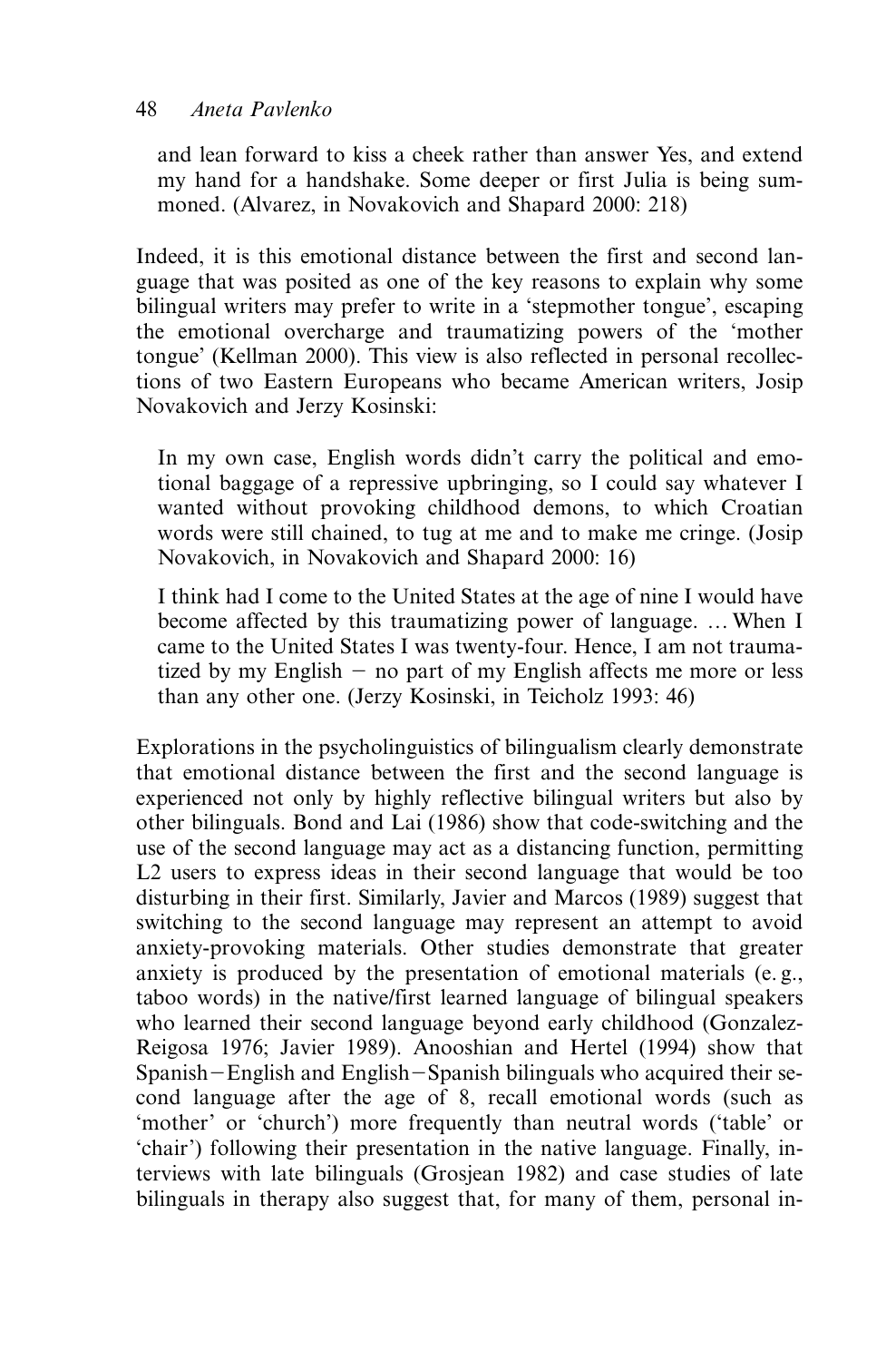volvement is expressed in the native language and detachment in the second (Amati-Mehler, Argentieri, and Canestri 1993; Buxbaum 1949; Foster 1996; Greenson 1950; Krapf 1955; for an up-to-date review, see Schrauf 2000).

It would be, however, too simplistic to posit that late bilinguals have positive emotional attachments to their first language and no attachments to their second, or additional, language. Some bilinguals, in particular those who underwent negative experiences in the first language, may experience detachment from it which, in some cases, leads to language loss. Nowhere is this experience more visible than in the case of many World War II German expatriates who, like Gerda Lerner  $-$  a German refugee, soon to become an American scholar and writer  $$ renounced their first language together with the ideologies it embodied for them:

The truth was, I no longer wanted to speak German; I was repelled by the sound of it; for me as for other Americans it had become the language of the enemy. … I ceased speaking German altogether. (Lerner 1997: 40)

Other multilinguals acknowledge being emotionally attracted to their new languages which allow them to perform new and different emotional selves. 'Learning French and learning to think, learning to desire, is all mixed up in my head, until I can't tell the difference,' admits Alice Kaplan (1993: 140), an American academic, in her memoir about learning French. At times, attraction to language may also lead to attraction to speakers of a particular language. "When I fall in love, I am seduced by language. When I get married, I am seduced by language," writes a Polish-American writer Eva Hoffman (1989: 219) in her story about learning English. It is this affective aspect of the relationship between the second language and the learner that became the cornerstone of the study of L2 learning and emotions in SLA. Recent explorations show that L2 learners' motivation, investment, and resistance are affected by the potential selves and means of self-expression afforded to them by the second language (McMahill 2001; Pavlenko 1998). Similar emotional investment in the second language has previously been shown in case studies of bilingual individuals undergoing psychotherapy (Amati-Mehler, Argentieri, and Canestri 1993).

Finally, it is clear that some bilinguals, in particular those who live and function in two or more linguistic and cultural environments, may have emotional links to and investments in all of their multiple languages and perceive all of them as vested with emotional power and significance. Thus, a Mexican-American writer, Richard Rodriguez (1982: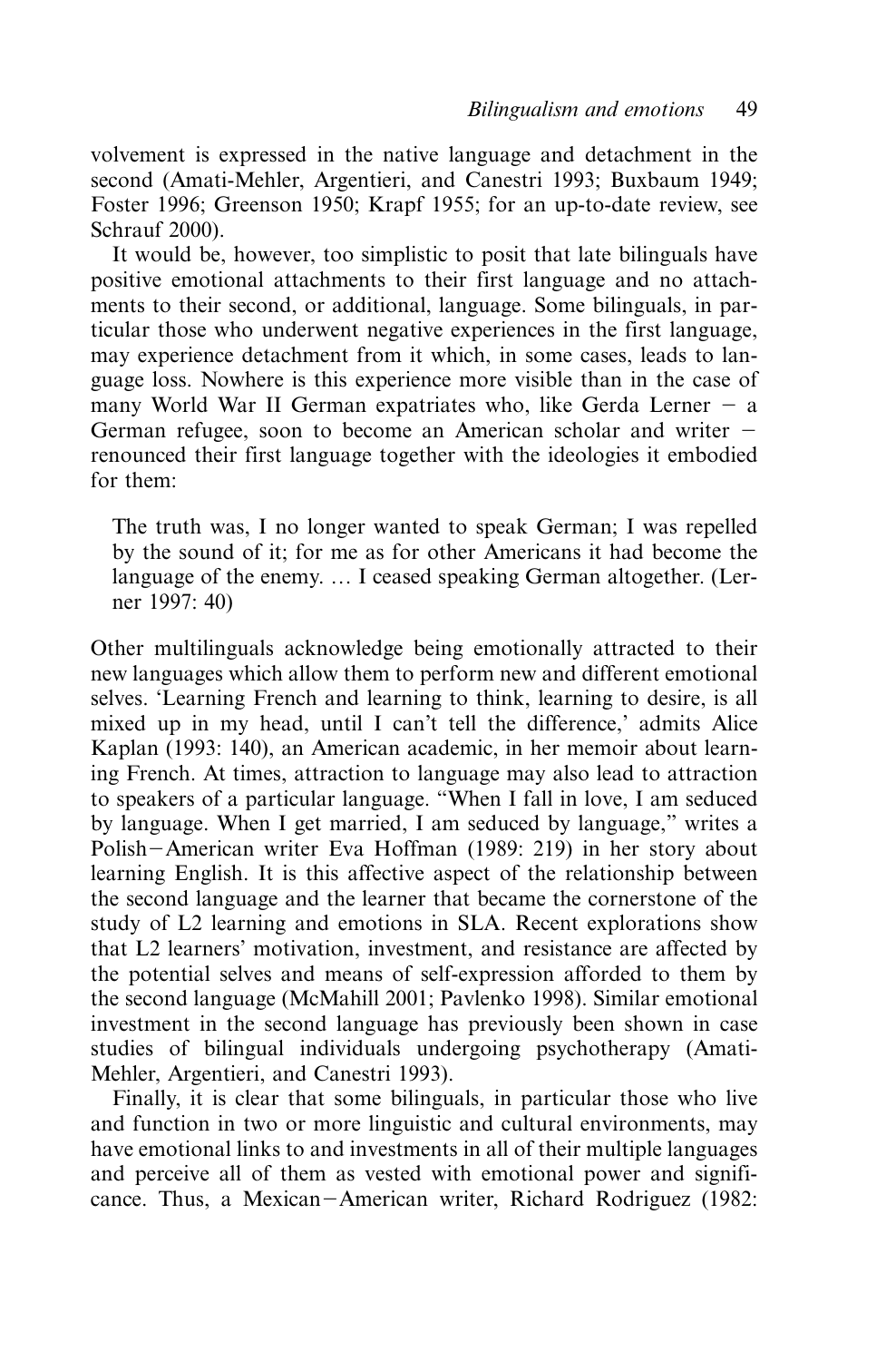$31-32$ ), rejects the possibility that emotionality and intimacy could only be conveyed through his native language, Spanish:

Making more and more friends outside my house, I began to distinguish intimate voices speaking through *English*. … After such moments of intimacy outside the house, I began to trust hearing intimacy conveyed through my family's English. … there would also be times when I sensed the deepest truth about language and intimacy: *Intimacy is not created by a particular language; it is created by intimates*.

This possibility of internalization of new emotion categories, discourses, and scripts in adulthood  $-$  which, in turn, may lead to creation of new emotion links between the self and the second language  $-$  is the topic to which I will turn my attention next.

### *1.2 Languages of emotions*

In what follows I will argue that the social constructionist view of emotions as discursively constructed phenomena  $-$  which may differ crossculturally  $-$  allows researchers in bilingualism and SLA to expand the scope of their work on bilingualism, emotions, and cognition, and to investigate emotion discourses of bilingual speakers. To date, however, very little research has been done in this area. Existing research suggests a possibility that cross-linguistic and cross-cultural differences in emotion discourses may create instances of intercultural miscommunication and misunderstanding and may lead bicultural bilinguals to talk about emotions differently in their different languages.

To begin with, some studies indicate that bilingual individuals may perceive and discuss emotion states differently depending on the context of the event and the language in which it is recounted. Such differences were found in a series of studies by Ervin-Tripp (1954, 1964), who tested bilingual subjects twice on the same set of materials  $-$  Thematic Apperception Test (TAT) cards, semantic differentials, word associations, and sentence and story completion tasks  $-$  with the sessions in their two respective languages taking place six weeks apart. In her first study, Ervin-Tripp  $(1954)$  tested a single subject, a 27-year-old Japanese-American who was born in the United States but educated in Japan between the ages of eight and fourteen. The subject provided different and sometimes conflicting descriptions of the same TAT pictures depending on whether his answers were given in English or in Japanese. His responses in Japanese were more emotional, involving family issues, love, losses, and unfaithfulness. In English his descriptions were more formal, and people descriptions were defined by Ervin-Tripp as abstract and cold. For in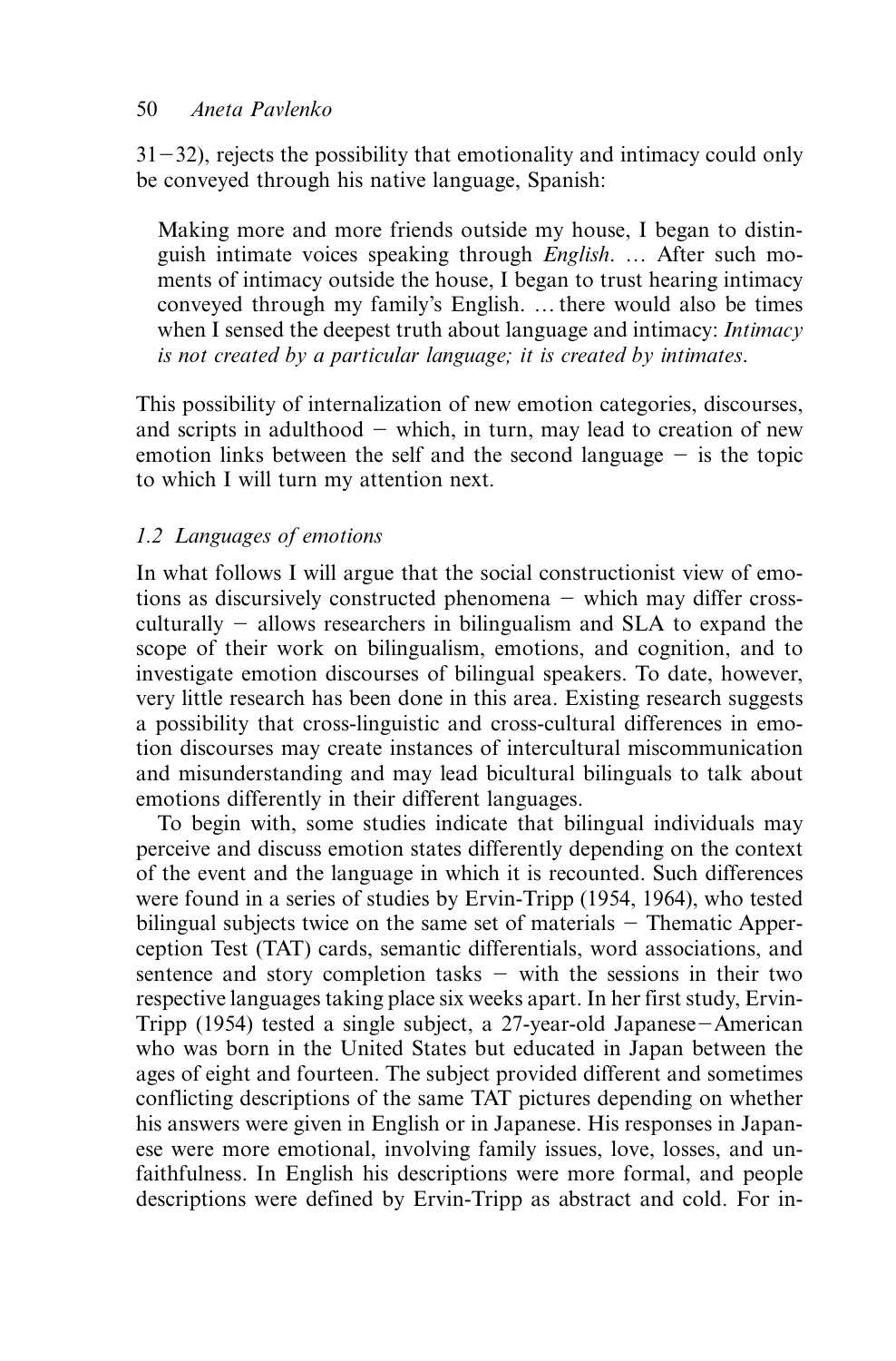stance, in his interpretation of a figure sitting on the floor, facing away, with the head resting on a couch, in Japanese he suggested that it was a woman weeping over her lost fiancé and considering suicide, while in English he said that the picture depicted a girl finishing a project for a sewing class. Next, Ervin-Tripp (1964) conducted the same type of experiment with sixty-four French-English late bilinguals who were raised in France and had lived in the US for more than four years. She found that these bilinguals also told different stories in each language when asked to relate what they saw on the TAT cards with an interval of six weeks between language sessions. For example, the picture, which in French elicited a variety of themes of aggression and striving for autonomy, in English led the same subject to talk about family support and striving for achievement.

While Ervin-Tripp's (1954, 1964) work focused broadly on verbal repertoires, Rintell (1984, 1990) examined perception and expression of emotion as an illocutionary act in the speech of second language learners and users. In the first study, 127 foreign students enrolled in the Intensive English Program at the University of Houston were asked to decide which emotion *pleasure*, *anger*, *depression*, *anxiety*, *guilt*, or *disgust* best characterized each of eleven tape-recorded conversations played to them. They were also asked to rate the intensity of each emotion on the Likert scale. Their responses were compared to those of 19 native English speakers, among whom existed a high level of agreement. The statistical analysis of the data demonstrated that while there were no effects for either age or gender, linguistic and cultural background and language proficiency played an important role in the students' performance. The strongest effect was that of language proficiency, whereby the scores of the beginner group (mean  $= 3.97$ ) were significantly different from the scores of the intermediate (mean  $= 5.99$ ) and advanced students (mean - 6.95). However, even the most advanced subjects in the sample did poorly on the task compared to native speakers, identifying the emotion conveyed in the conversations only about two thirds of the time. In addition, when learners of three major language groups were compared to each other, it was found that Chinese students had more difficulty with the task  $-$  their scores were consistently different from those of the Arabic- and Spanish-speaking students. Additional analysis of the data showed that for both native speakers and English as a Second Language (ESL) learners, it was easier to identify *disgust* and *pleasure* conveyed in conversation than *depression*, *anxiety*, *guilt*, and *anger*. This result indicates that emotions are not only linguistic and cultural but also local constructions, and that judgments about which emotions are conveyed by particular linguistic means differ not only cross-culturally but also across individuals, across contexts, and across emotion categories. In the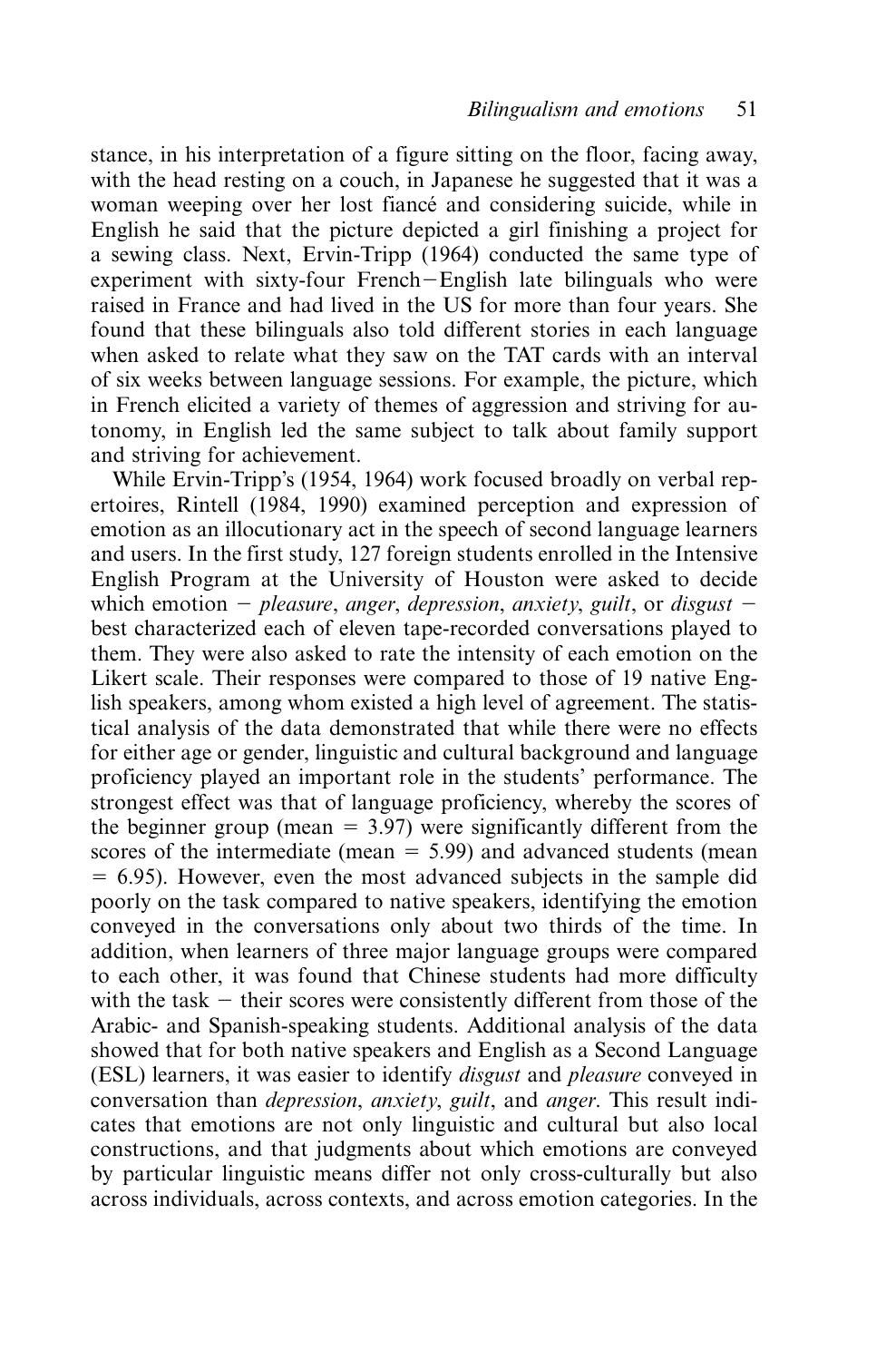second study, Rintell (1990) collected personal experience narratives about emotional events from six native speakers of English and eight intermediate ESL students. Her analysis demonstrated that while both sets were similar structurally, L2 learners' stories were far less elaborate. The learners in the study employed direct, explicit statements of emotional response, and references to physical sensations, at the same time they did not use figurative language, reported speech, epithets, and depersonalization, all of which were features present in the native speakers' narratives.

What is particularly interesting in Rintell's (1984, 1990) work is the presence of systematic cultural differences in the categorization of emotion states. These differences suggest that comprehension of emotions conveyed in discourse is predicated not simply on language proficiency but also on cultural competence and familiarity with emotion scripts available in the target language speech community. Similar effects of familiarity with culture-specific scripts were demonstrated in my own work, which revealed that conceptual differences between Russian and American English led monolingual Russians and Americans to describe the same two films in very different terms, with Americans privileging the notions of 'privacy' and 'personal space', which are not part of Russian discourse (Pavlenko 1999). Interestingly, Russian-English bilinguals  $-$  but not Russian foreign language (FL) learners of English  $$ also produced narrative accounts which discussed 'invasion of privacy' and 'violation of personal space', both in English and in Russian, thus suggesting that in the process of second language socialization conceptual restructuring took place in their mental lexicon.

Evidence of restructuring in the lexical organization of emotion domains comes from a word association study conducted by Grabois (1999). In this study, Grabois compared word associations with a number of concepts, including *love*, *fear*, and *happiness*, provided by monolingual speakers of Spanish, monolingual speakers of English, acculturated L2 users of Spanish who had lived in Spain for 3 or more years, L2 Spanish learners enrolled in a study abroad program, and FL Spanish learners enrolled in Spanish courses in an American university. Statistical analysis of the data demonstrated that associations supplied by the two groups of native speakers differed both in terms of the type of preferred associations (i. e., symbolic, metaphoric, related to sensory cues, etc.) and in terms of which specific words were elicited. For instance, in response to 'love', native speakers of English exhibited a greater preference for indirect  $-$  metaphoric and symbolic  $-$  associations, while native speakers of Spanish showed a preference for sensory and referential associations. Among the non-native speakers of Spanish, acculturated L2 users, or late bilinguals, consistently achieved higher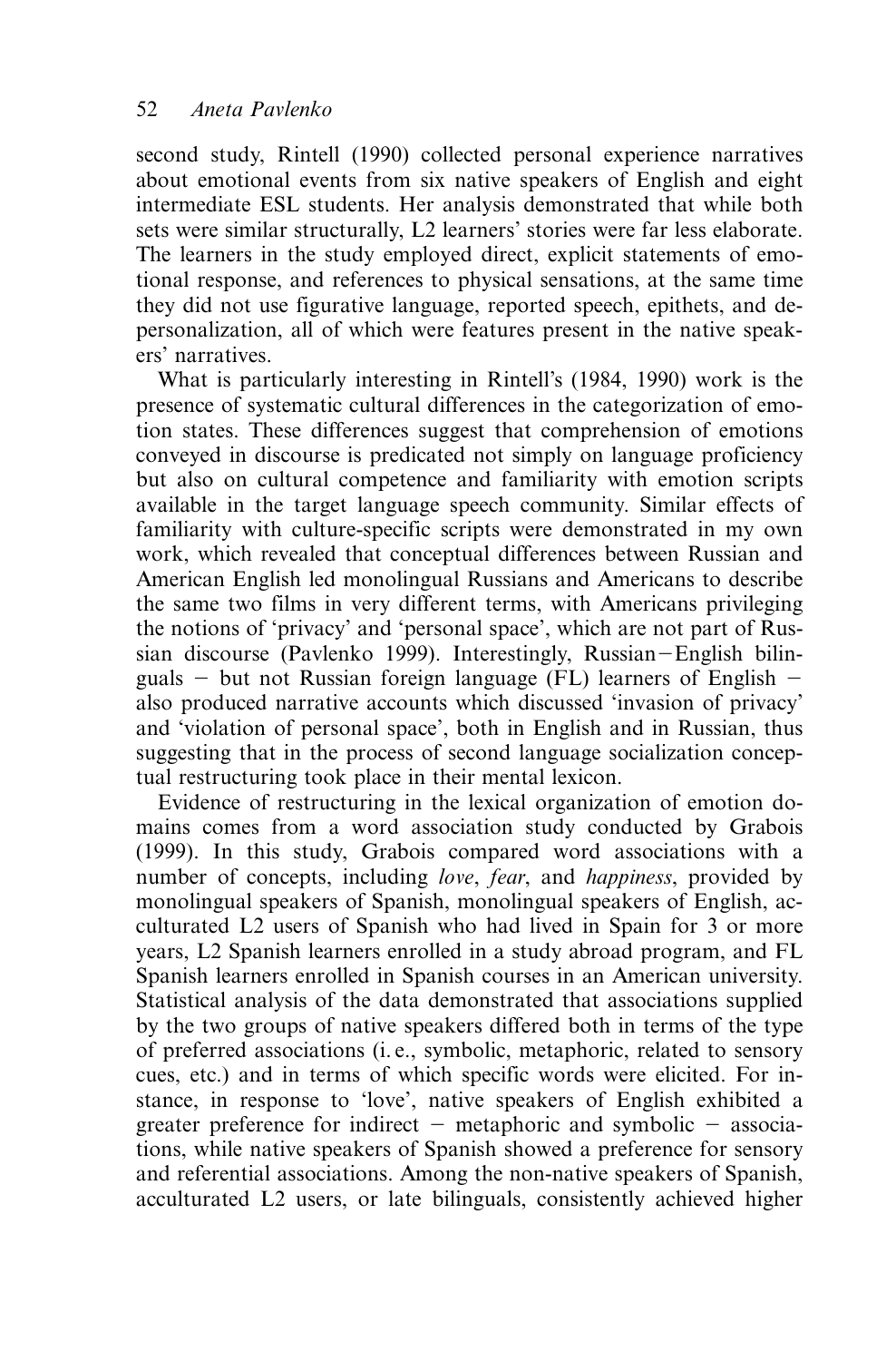correlations with the associations provided by native speakers of Spanish than any other group.

Personal insights on transformation of emotional experiences, linked to second language socialization, come from a Polish-English bilingual, a well-known Australian linguist Anna Wierzbicka (1994). Wierzbicka, who moved to Australia from Poland as an adult, acknowledges that many of her daily emotions are perceived in terms of lexical categories provided by Polish, none of which have exact translation equivalents in English. Among such categories are *przykro mi* (literally: 'to me it is unpleasant/hurtful') or *jestem zła* (literally: 'I am bad', i. e., 'I am displeased/angry/furious'). At the same time, within an English-speaking context, Wierzbicka sees herself talking, thinking, and responding in terms of English lexical categories such as *upset*, *frustrated*, *annoyed,* or *happy*, none of which have exact lexical equivalents in Polish. She points out that not only the lexicon but also the grammar colors her own and other Poles' subjective experiences and interpretations of emotions. While in English emotions are conceptualized as states ('to be happy, upset, or angry'), Polish allows for three different ways of viewing one's emotions: active/volitional, passive/involuntary, and neutral. Thus, states Wierzbicka, 'there is a difference, for me, between the experience of *gniewac sie* (roughly, to manufacture anger within oneself; no equivalent in English) and that of *byč zła* (roughly, to be angry)' (1994: 136). The two categories are linked to distinct cultural scripts, one interpretable within the moral order of Polish culture, and one within the system of cultural values espoused by white middle-class Australians. Thus, it appears that in order to become a full-fledged member of a particular speech community and to be understood in terms of local discourses, some individuals may have to reroute 'the trajectory of feeling,' as did Wierzbicka and another Polish-English bilingual, an acclaimed Polish-American writer Eva Hoffman (1989). Hoffman recalls her own secondary socialization as a process that distanced her from her parents and their emotional world:

My mother says I'm becoming 'English.' This hurts me, because I know she means I'm becoming cold. I'm no colder than I've ever been, but I'm learning to be less demonstrative. (Hoffman 1989: 146)

Just like Alvarez (in Novakovich and Shapard 2000), cited earlier, Wierzbicka and Hoffman link their new emotional selves to new emotion speech acts, discourses, and scripts. Similarly, Cathy Davidson (1993), an American scholar who visited Japan several times and stayed there for extended periods, admits having internalized the Japanese cultural script for expressing embarrassment. While on a trip to France, she sud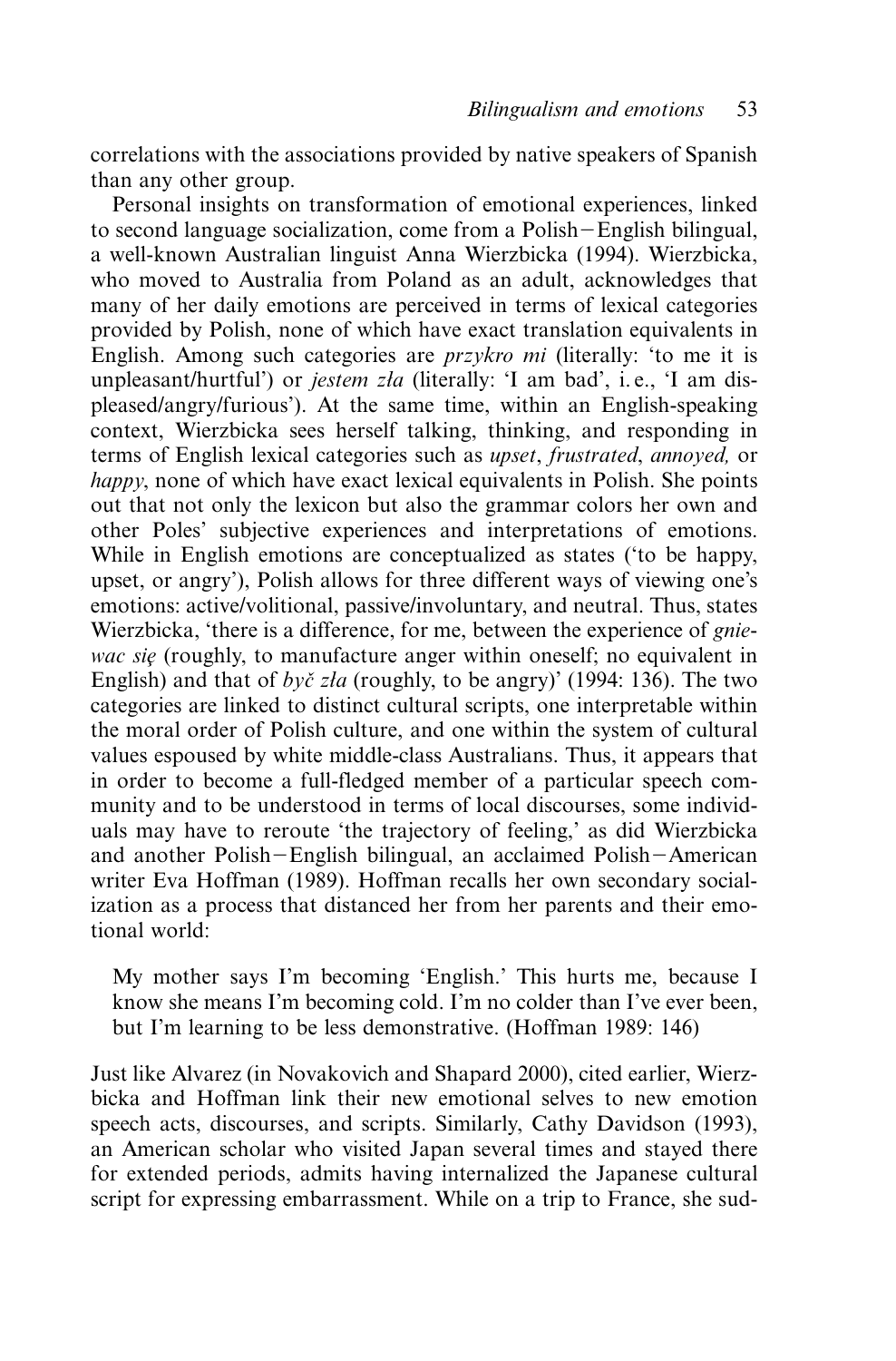denly finds herself apologizing in Japanese, which comes as a shock not only to her husband and the customs officials but even to herself:

And in France, I realized that my language for cultural embarrassment, for not quite knowing just how I should act, is Japanese. If I were blindfolded and tossed into absolutely any foreign country  $-$ France, Hong Kong, Zaire  $-$  I'm positive that within two minutes I'd be bowing, apologizing, and exclaiming, '*Hazukashii*!' (Davidson 1993: 196)

Together, the studies and the personal narratives above suggest that adult socialization into a new language and culture may lead to changes in verbal repertoires, lexical-semantic networks, conceptual memory, and emotion scripts. Unfortunately, none of the studies constituted an investigation of emotion discourses of late bilinguals per se. While Ervin-Tripp's (1954, 1964) studies indicate that different bilinguals may indeed talk differently about the same stimuli in their two languages, she did not look specifically at the discourse of emotions and at the linguistic means employed by bilingual subjects. Grabois (1999) looked at lexicalsemantic networks only but not at the actual discourse, and Rintell (1984, 1990), who did collect personal narratives, first of all, collected them from ESL learners with low degrees of cultural competence and, second, did not appeal to contrastive analysis to analyze L1 emotion discourses of her study participants. Thus, the present study constitutes the first controlled investigation of bilinguals' emotion talk known to the researcher.

### **2. Emotion discourses in Russian and English**

Russian and English were chosen for this investigation as the two languages, which in previous research were shown to construct emotions differently in discourse (Pavlenko 2002; Ries 1997; Wierzbicka 1992, 1998, 1999). To begin with, the two languages were shown to differ in the values attributed to emotionality in discourse and in the wealth of linguistic devices employed for this purpose. Wierzbicka (1992), in particular, argues that the defining characteristics of Russian are 'the tremendous stress on emotions and on their free expression, the high emotional temperature of Russian discourse, the wealth of linguistic devices for signalling emotions and shades of emotions' (p. 395). Her semantic explorations (Wierzbicka 1992, 1998, 1999) suggest that Russian possesses a much wider range of linguistic devices to express emotions which makes translation from Russian into English at times rather difficult. Ries's (1997) ethnographic study of post-Soviet Russian talk demon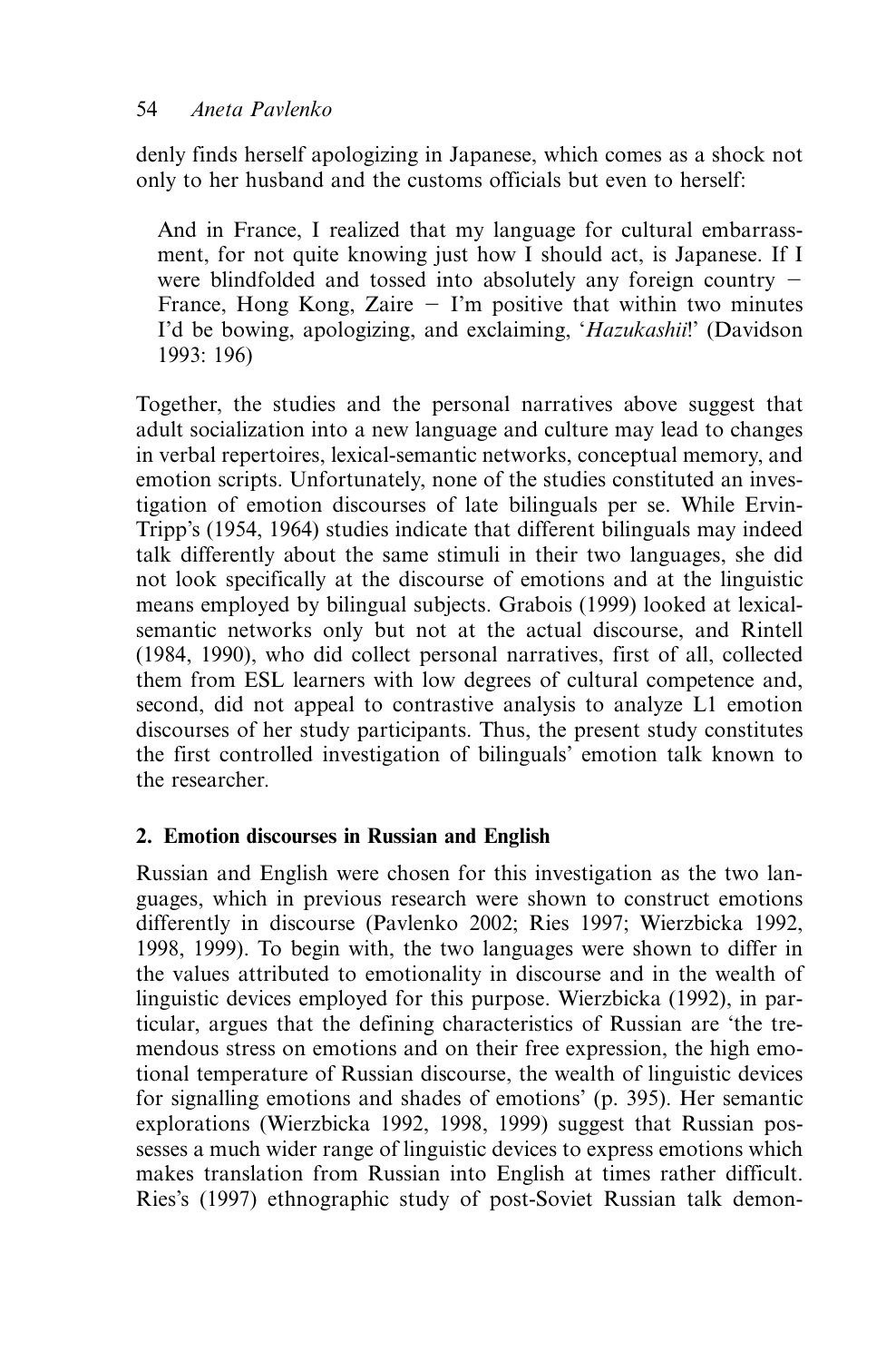strates that contemporary Russian culture values suffering highly and, as a result, encourages ritualized litanies and laments as popular emotional genres in everyday talk. These litanies and laments could touch upon a variety of issues, from economics and politics to crime on the streets to the shortage of consumer goods. Empirical support for the claim that emotionality is more valued in Russian than in American English discourse comes from Pavlenko's (2002) study of emotion discourse of monolingual Russian and American English speakers. The analysis of a corpus of narratives elicited from 40 Russians and 40 Americans with the help of the same visual stimuli demonstrated that while both groups used approximately similar numbers of emotion word tokens (lexemes) (respectively 253 and 270), Russian narrators used 1.5 times as many different emotion words (lemmas)  $(n = 96)$  as the American ones  $(n = 66)$ . Russian monolinguals also exhibited more lexical diversity in their choices of nouns (Russian  $n = 24$ , English  $n = 16$ ), verbs (Russian  $n = 34$ , English  $n = 14$ ), and adverbs (Russian  $n = 9$ , English  $n = 3$ ). In addition, Russian narrators privileged more emotionally charged words in their narratives, evoking *gore*/'grief' where Americans talked about 'sadness', or *gnev*/'wrath' where Americans talked about 'anger'.

The key difference between the two speech communities is in the predominant conceptualizations of emotions. According to Wierzbicka (1992), experiences comparable to 'joy', 'sadness,' or 'anger' are often conceptualized in Russian as inner activities in which one engages more or less voluntarily; as a result, they involve duration and are often designated by verbs, rather than adjectives (e. g., *radovat'sia*/'to rejoice', 'to be actively happy, joyful'; *serdit'sia*/'to be angry', 'to rage'; *stydit'sia*/'to be ashamed', 'to be experiencing shame'). In contrast, in English emotions are conceptualized as passive states caused by external and/or past causes; as a result, they are more commonly expressed by means of adjectives and pseudo-participles, such as 'worried', 'sad', or 'disgusted'. Moreover, as Wierzbicka (1992: 401) points out, English has only a very limited number of intransitive verbs, such as 'to rejoice', 'to grieve', 'to worry,' or 'to pine'  $-$  and the whole category may be losing ground in modern English. An important difference between the verbal and the adjectival patterns is external manifestation of feeling: emotions designated by verbs  $-$  but not those designated by adjectives  $-$  tend to be expressed in action, often externally observable action (e. g., worrying may be expressed in pacing, sighing, or crying). Wierzbicka suggests that it is not accidental that emotion verbs are disappearing from modern English, as the Anglo culture encourages people 'to be glad' rather than 'to rejoice', or 'to be angry' rather than 'to fume' or 'to rage'. Russian, on the other hand, has a wide range of emotion verbs which share a number of characteristics emphasizing their active, processual, and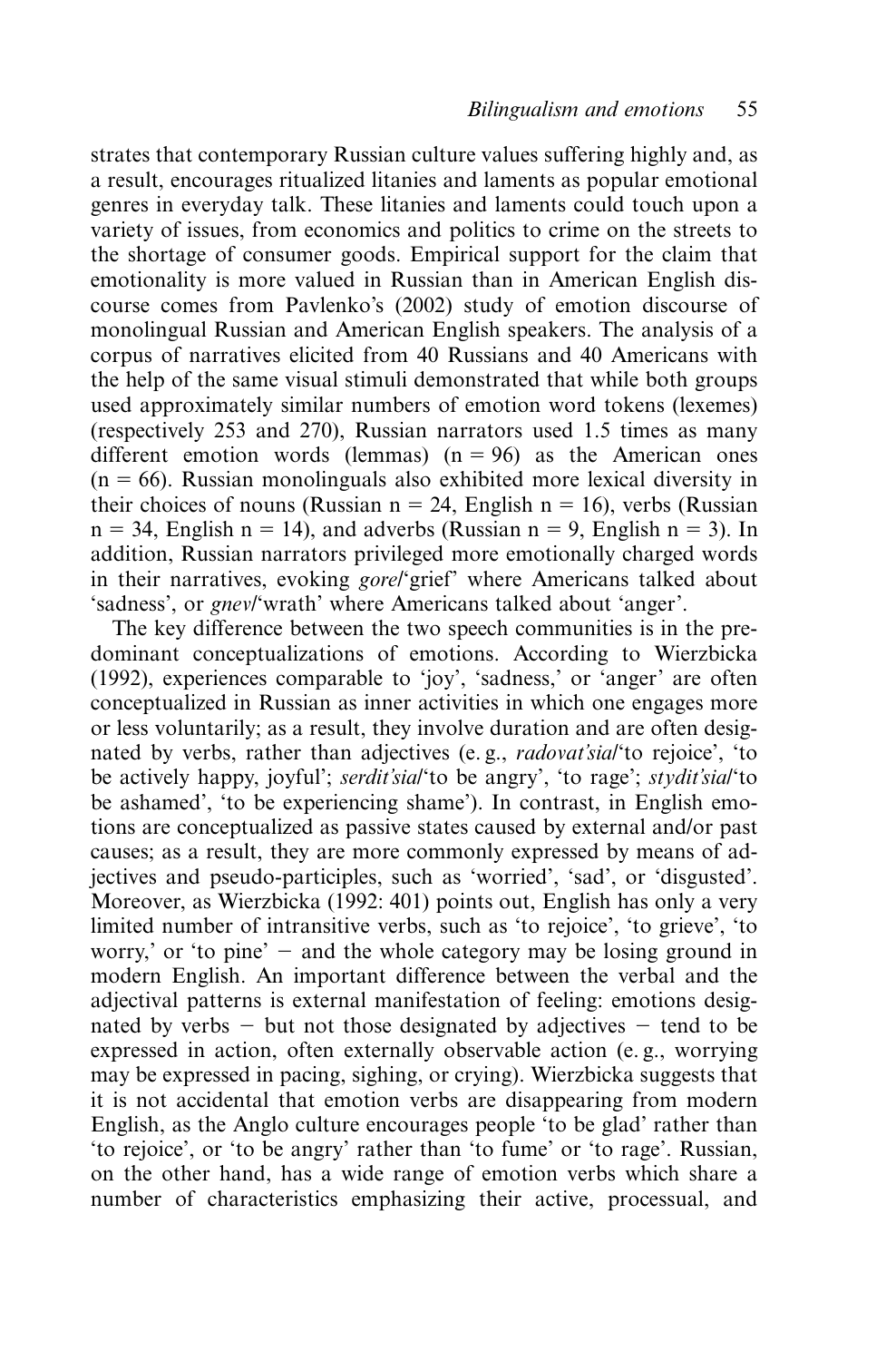quasi-voluntary character, such as their frequent use in reported speech and co-occurrence with verbs of doing. Most of these verbs, such as *rasserdit'sia*/'to get angry', are reflexive, which strengthens the impression of emotions being self-induced, rather than due to external causes.

Pavlenko's (2002) study of emotion narratives of monolingual speakers of Russian and English also supports these claims: it was shown that American narrators favored adjectives (68 percent of all emotion word tokens in the corpus), while Russian narrators favored verbs (39 percent of all emotion word tokens in the corpus). The researcher noted that while conceptualization of emotions as states is also available to Russian speakers and is at times drawn upon, the emphasis in Russian discourse is on the active experiencing of emotions. As a result, not only Russian speakers used more verbs than adjectives in their narratives, they used imperfective and reflexive emotion verbs which stressed the processual aspect of the experience. These verbs were often used in conjunction with action verbs, which emphasized the links between the experiencing of 'feeling' and other observable actions (see examples in (1)). Of particular importance in the Russian corpus was the verb *perezhivat*'/'to suffer things through', which, together with the noun *perezhivaniia*/'feelings', 'emotions', accounted for 9 percent of all emotion word tokens in the Russian corpus. *Perezhivat*' has no translation equivalent in English: the meaning of the verb's perfective counterpart *perezhit'* is 'to live through' (e. g., difficult times), while the meaning of the imperfective lemma is more immediate and refers to the process of experiencing, processing, and dealing with particular emotions, literally indicating 'suffering through'. It is quite difficult to render the verb precisely in English as its closest counterparts 'experiencing' and 'processing' lack the emotional overtone of being nervous, anxious, 'suffering', and engaged in observable actions, crucial for understanding of *perezhivat',* as seen in the examples below:

(1) *… ona sela v kreslo, ukhvatilas' za golovu, i perezhivala ochen' sil'no to, chto uznala iz pis'ma …*

> 'she sat down in an armchair, clasped her head, and was suffering through (experiencing) very strongly what she found out from the letter'

> *… [ona] vzdykhaet, perezhivaet chto-to, vspominaet, predstavliaet …*

> '[she] is sighing, suffering through (experiencing, processing) something, remembering, imagining'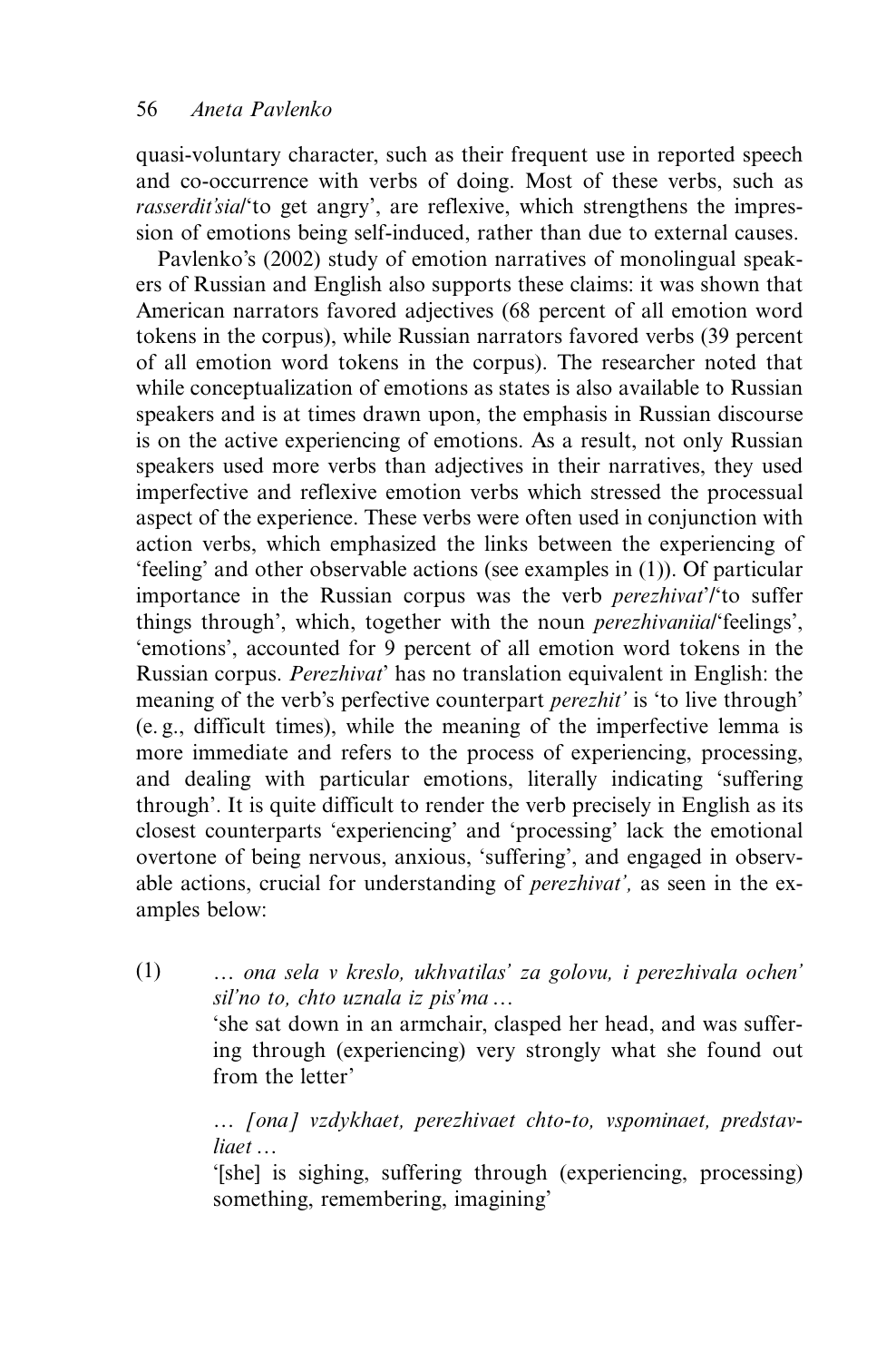*… [ona] rezko vstaet, ubiraet pis'mo i, opiat'-taki perezhivaia, nervnichaia, idet kurit' …*

'[she] gets up abruptly, removes the letter, and, once again, suffering through (experiencing, processing) and being nervous, goes [outside] to smoke'

*… one perezhivala svoi kakie-to emotsii, a vtoraia devushka ei pomeshala …*

'she was suffering through (experiencing) her own emotions, and the other girl interrupted her (prevented her from doing so, bothered her)'

*Ia dumaiu, potomu chto perezhivat' etu informatsiiu, kotoruiu ona poluchila iz etogo pis'ma, ei khotelos' odnoi, bez postoronnikh glaz …*

'I think that she wanted to suffer through (to process) the information she got from that letter alone, away from other people'

The connection between emotions, the body, and observable actions is particularly stressed in Wierzbicka's (1998, 1999) recent work where she argues that this connection is encoded and emphasized in Russian to a higher degree than it is in English. In a lexicographic analysis of *The RussianEnglish Collocational Dictionary of the Human Body* (Iordanskaja and Paperno 1995), she found that while some Russian expressions can be matched with English equivalents, the Russian expressions that link emotions and the body are both more numerous and more dramatic, and a wide variety of expressions involving all body parts, from eyes and eyebrows, to hands and legs, does not have lexical equivalents in English. In some cases, even when some translation equivalents are available, their range of use may be rather restricted. For instance, a comparison of the adjectives that can co-occur with the Russian phrase *vyrazhenie litsa* and with its English translation equivalent 'facial expression' suggests that Russian allows for a much wider range of possibilities, perhaps even encouraging greater facial expressiveness in the service of emotions (Wierzbicka 1999: 227). Pavlenko's (2002) study provides support to this argument as well – it was found that in the corpus of  $\overline{40}$ narratives about emotions experienced by a woman in a film only one American participant remarked on her facial expression. In contrast, fifteen Russian narrators (38 percent) explicitly linked the woman's emotions, external appearances, and behavior, commenting on her facial expressions, gestures, and body language, and involving such diverse body parts as eyes, eybrows, nose, head, hands, and shoulders.

Finally, Wierzbicka (1992, 1999) suggests that the two discourses of emotions, Russian and Anglo, differ with regard to the predominant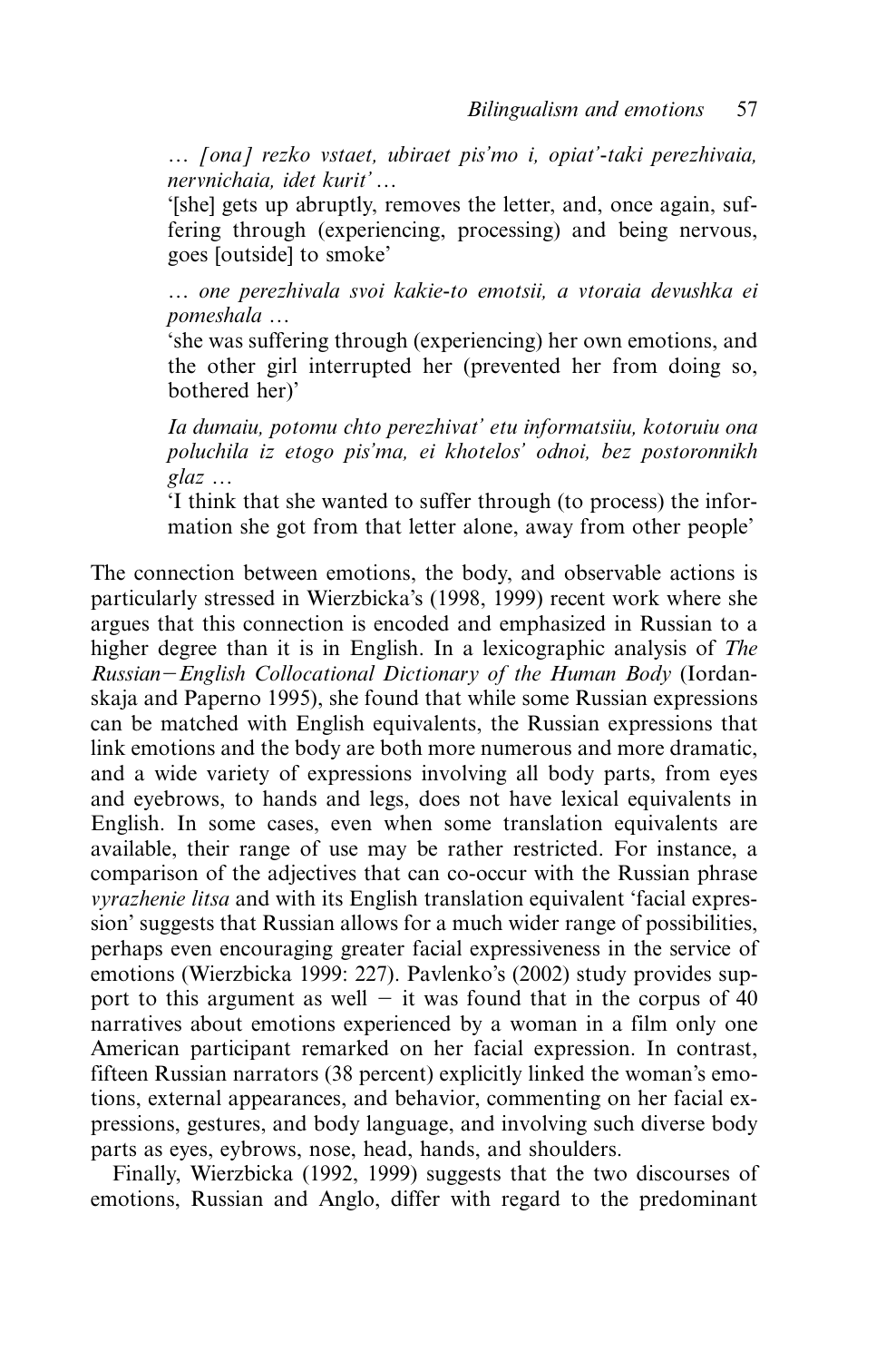ideologies of emotion encoded in them. In Russian, emotional activities are conceptualized as a key part of human inner life, or life of the soul, and the idea of emotionless composure is alien to mainstream Russian culture. This argument finds support in a number of Russian metaphorical expressions that present people as 'giving in' voluntarily to their feelings (*predavat'sia svoim chuvstvam*). In contrast, mainstream Anglo culture appears to value control and composure, which is reflected in such words and expressions as 'upset' or 'to deal with one's emotions', which imply a temporary departure from a 'normal' state and a loss of control. The possibility that in some contexts Russians and Americans may draw on different emotion scripts was also borne out in Pavlenko's (2002) study. It was found that in interpreting the behavior of the main protagonist in a film, many Americans drew on the uniquely Anglo notion of privacy (e. g., 'she felt that her privacy was invaded'). In turn, the Russian participants drew on the cultural script which emphasizes the need to *perezhivat*'/'to suffer through' or 'to give in' to one's emotions, with emotions clearly controlling individuals. The inference that the woman may want to be alone to give in to her feelings was not expressed by the American participants who suggested instead that she wanted to be alone 'to deal' with her feelings or even 'to vent them', presenting emotions as something that could and should be controlled  $-$  'dealt with', 'vented' by individuals.

Based on the discussion above, I would now like to ask the following: If ways of talking about emotions are indeed somewhat different in the two speech communities, what are some ways in which late Russian English bilinguals perceive and discuss emotion states in their two languages?

## **Methodology**

*Objective.* The purpose of the present study was to investigate the discursive construction of emotions in narratives elicited from 31 late Russian – English bilingual participants, examining similarities and differences between descriptions of emotion states in each language.

*Subjects*. 31 late Russian–English bilinguals (13 males, 18 females), ages between 18 and 26, participated in the study. All were students at Cornell University, Ithaca, NY. All the participants had learned their English upon arrival in the US, post puberty, between the ages of 13 and 19, through ESL classes, public or private school attendance, and naturalistic exposure. By the time of the study they had spent between 3 and 8 years in the US, interacting both in Russian and English on a daily basis. According to the background questionnaires, they continuously used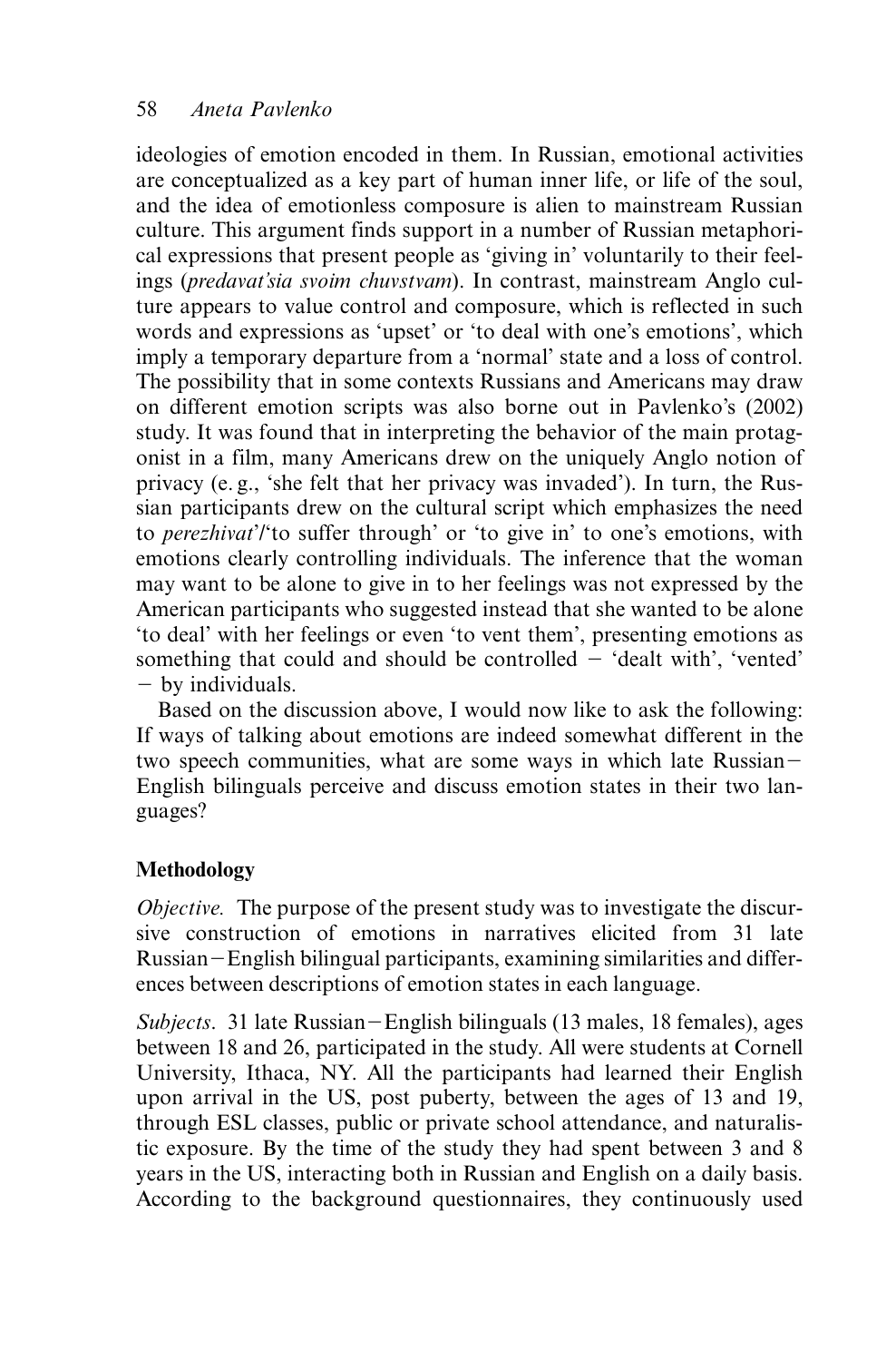Russian with their families, relatives, and Russian-speaking friends, and English with English-speaking friends, as well as for educational and everyday interaction purposes. At the time of the experiment, all were fluent enough in English to be enrolled in regular undergraduate and graduate classes; none were enrolled in the Intensive English Language Program.

*Method*. Two 3-minute long films, with a sound track but no dialog, were used for narrative elicitation purposes. These films, *The Letter* and *Pis'mo* (The Letter), portrayed a roommate reading someone else's letter without their permission, as well as the reaction of the woman whose letter was being read. The first film in each pair was made in the US, and the second in Kiev, Ukraine, to control for context effects. Ukraine, rather than Russia, was chosen for production cost reasons. As expected, although the film was actually made in Kiev, the participants inferred that the action was taking place in Russia, or 'somewhere in the former Soviet Union'.

Each study participant was shown one film, then given a portable tape recorder and the following instructions, either in English or in Russian: 'Please, tell what you just saw in the film'/'*Pozhaluista, rasskazhite chto vy videli v fil'me*' (see Figure 1). All spoke directly into the taperecorder so that no social interaction with the interviewer would influence their recall. Ten participants (5 males, 5 females) performed the recall of *The Letter* in English, and ten (5 males, 5 females) in Russian. Due to elimination of subjects with inappropriate background, only 11 bilingual participants performed the recall of *Pis'mo*: 4 in English (1 male, 3 females) and 7 in Russian (3 males, 5 females). Assignments to language groups were randomized. In order to control for language mode, the participants assigned to the English group were greeted and interviewed in English prior to the elicitation procedure, and those assigned to the Russian group were greeted and interviewed in Russian. Nevertheless, all subjects were aware that the researcher was bilingual in Russian and English. If anything, this knowledge may have encouraged a more bilingual mode, and possibly, a more Russian perspective on emotions, which would not be necessarily adopted in interactions with monolingual English speakers.

| Film            | The Letter (American context) |             | <i>Pis'mo</i> (Russian context) |            |
|-----------------|-------------------------------|-------------|---------------------------------|------------|
| Recall language | English                       | Russian     | English                         | Russian    |
| <b>Subjects</b> | 10 subjects                   | 10 subjects | 4 subjects                      | 7 subjects |

Figure 1. *Research design*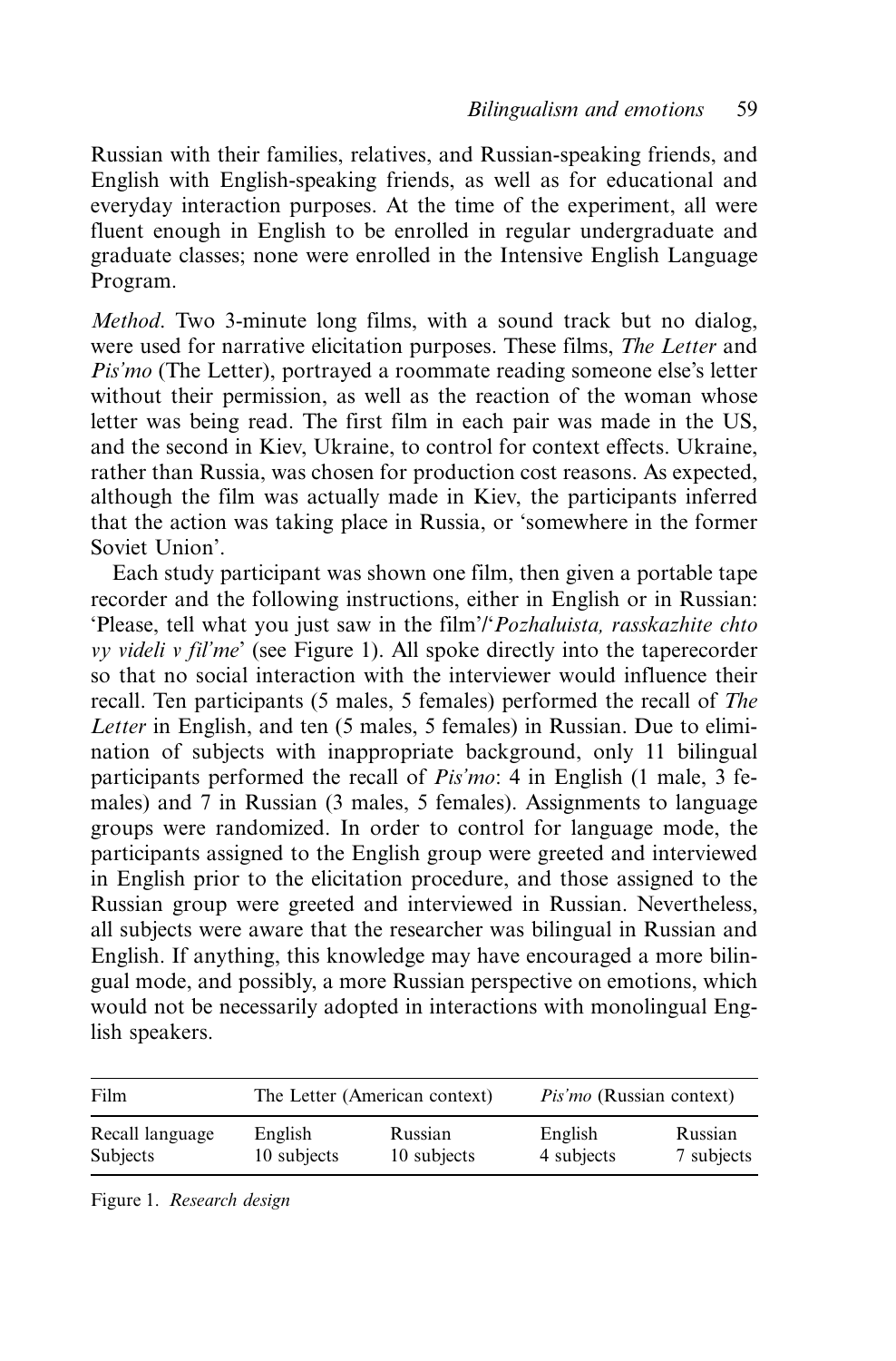Subsequent to the elicitation procedure, all narratives were transcribed and analyzed in the language in which they were told. All instances of emotion talk were identified and analyzed quantitatively and qualitatively. In addition, all instances of language use that appeared to be  $errors - or deviations from the range of language variation exhibited$ by monolingual native speakers of the language in question  $-$  were compared to patterns of language use in the monolingual narratives elicited previously by the same films (Pavlenko 2002).

### **4. Results and discussion**

### 4.1 The Letter *and* Pis'mo *narratives*

In what follows I will first provide examples of English and Russian narratives, based on *The Letter* and *Pis'mo*, and then discuss the results of the analysis of the corpus. An English narrative below is a recall of *The Letter* produced by an 18 year old male who arrived in the US at the age of 13.5 (all instances of emotion talk are underlined):

(2) First, a student, possibly … maybe a woman, walking into her apartment, into her house, we can see it's her house, by the way she checks her mail, and … uhm … she start checking her mail, the first letter she opens has a … very bad news, as we see by her reactions, it could be death of a relative or a friend, uhm, we see that the woman has very strong character, she doesn't start cry, or have an emotional … uhm … emotional stress or anything, we see that it deeply upsets her, and, uhm, she takes it close to her heart, uhm, later on as the woman grieves about what happened, her roommate comes in and tries to find out what happened, takes a letter into her hands and starts reading, probably because the person that died or maybe has some kind of illness, is extremely close to this … woman, and she doesn't wanna anybody to find out about it, she wants to, uhm, to think about him or her only by herself, and she, uhm, obviously gets angry at her roommate about not keeping her privacy, and trying to read the letter that brought her much pain.

A Russian narrative below is also based on *The Letter* and produced by an 18 year old male who arrived in the US at the age of 15 (all instances of emotion talk are underlined):

(3) *V etom fil'me ia uvidel moloduiu zhenshchinu, idushchuiu po … ulitse nebol'shogo gorodka, chto-to napodobie Itaki, vozmozhno …*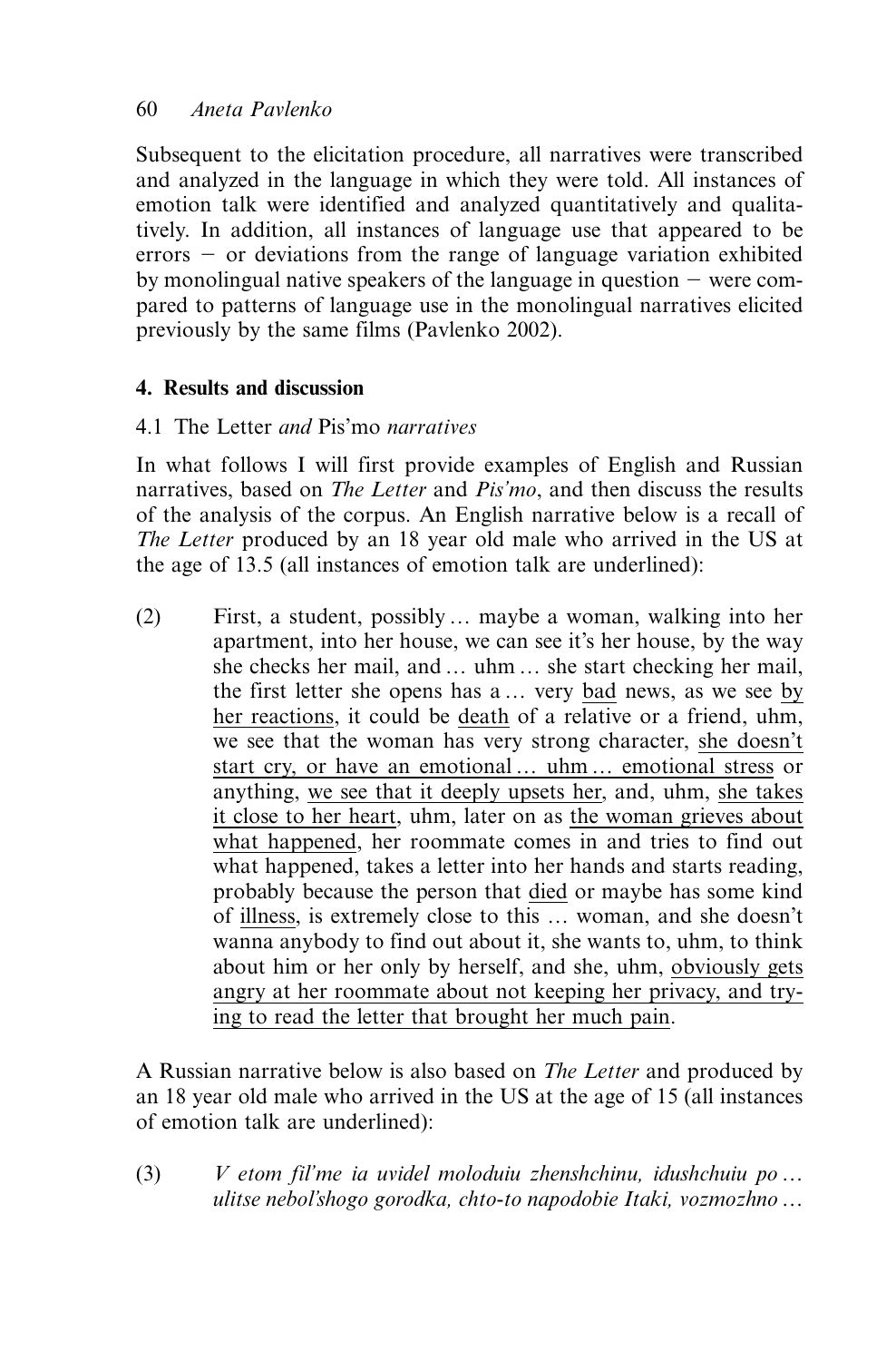*sel'skaia mestnost' … ona zakhodit v dom, v kotorom, vidimo, razmeshchaetsia ee kvartira, po doroge zabiraet pochtu i otkryvaet pis'mo, kogda zakhodit v svoiu kvartiru … chitaia eto pis'mo, ona nachinaet rasstraivat'sia i postepenno vpadaet v de/v depressiiu, ona, vidimo … a, chem-to/ogorchena chem-to, chem-to, chto napisano v etom pis'me i, vidimo, nachinaet … plakat' … ee sozhitel' nitsa, vidimo, zakhodit v eto vremia v kvartiru i predla/i sprashivaet v chem delo, ona … predlagaet prochitat' pis'mo, i, navernoe, obsudit' eto pis'mo so … so svoei podrugoi, predlagaet ei kakuiuto emotsional'nuiu pomoshch, no ta otkazyvaetsia i … ukhodit v sil'no podavlennom sostoianii … ee podruga … a … kachaet golovoi v nedoumenii i … i saditsia na stul … na etom/na etom fil'm zakanchivaetsia.*

'In this movie I saw a young woman, walking down … the street of a small town, something like Ithaca, possibly … countryside …she enters a house, in which, it seems, is her apartment, on her way [up] she picks up [her] mail and opens a letter, when she enters her apartment … while reading the letter, she starts getting upset and slowly sinks into de/into depression, she, it seems … uhm, by something/is distressed by something, something written in this letter, and, *it seems*, starts … crying… her roommate, it seems, enters the apartment at that point, and off/ and asks what's the matter, she … offers to read the letter, and, perhaps, to discuss it with … with her friend, offers her some emotional help, but the other one refuses and … leaves in a very depressed state … her friend … uhm … shakes her head in puzzlement and … sits down on a chair … there/there the movie ends.'

An English narrative, elicited by *Pis'mo*, is told by an 18 year old female who came to the US at the age of 13 (all instances of emotion talk are underlined):

(4) In the film a young lady walks into her house, it's night time, she checks her mail, and leaves some in the mailbox, she is preoccupied with one letter that she received, which is not a business letter, it's a personal letter, and she walks up into her apartment, which looks rather run down … she starts reading the letter, she turns on sad music, and she becomes very upset by it, she, uhm, thinks of writing back, and then she stares up in the distance for a while, she doesn't write back, she, her/ somebody walks in, and it's probably somebody quite close to her, because they just walk into her apartment, and the … person who walks in, she becomes very disturbed by the appearance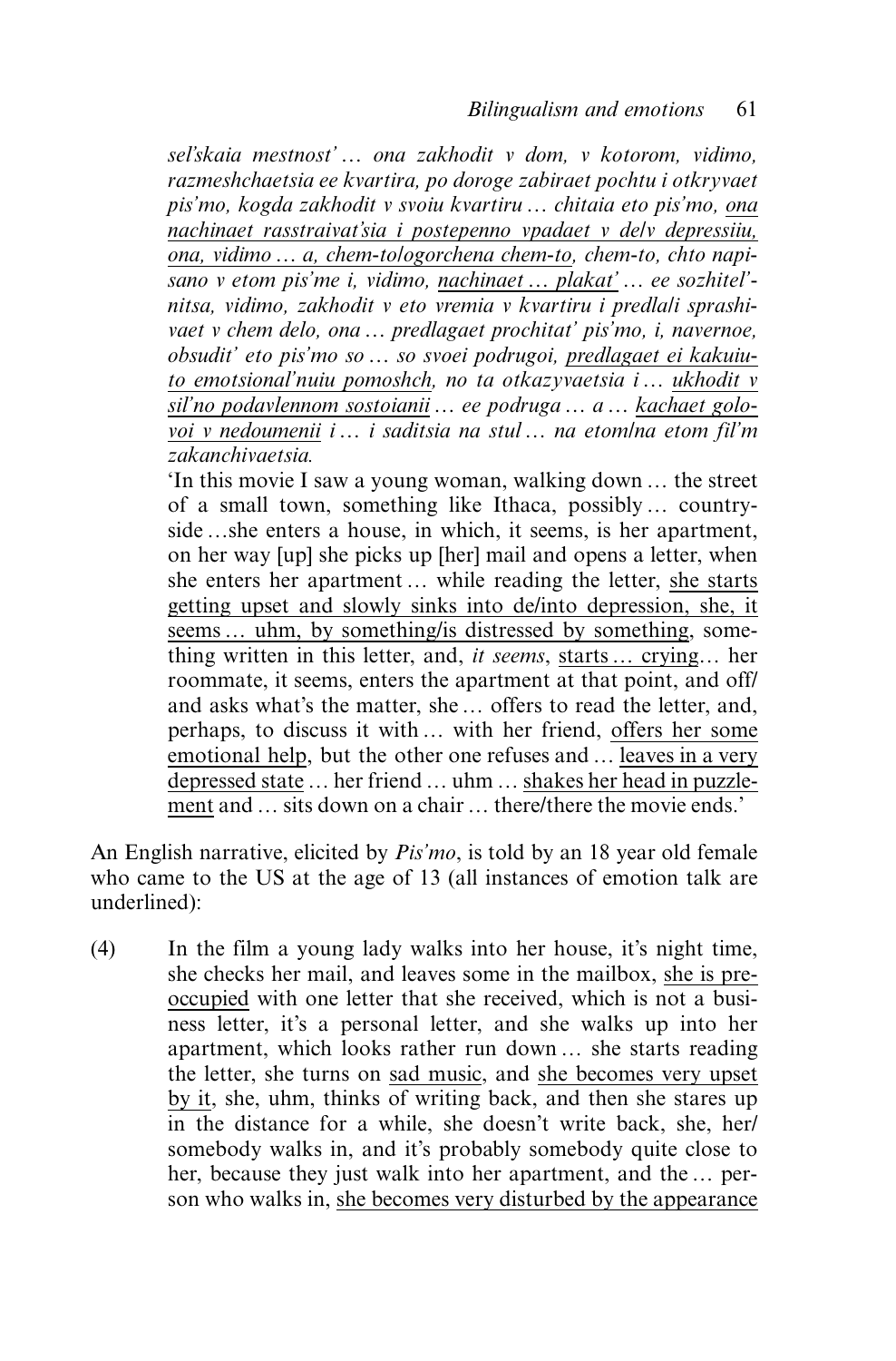#### 62 *Aneta Pavlenko*

of the young lady, and asks her what's wrong, and I guess she tells her something is wrong, and she tries to console her, and she notices that the person who walked in is reading the letter over her shoulder, and she becomes upset and takes the letter away and goes outside to smoke.

A Russian narrative, elicited by *Pis'mo*, is told by a 19 year old female who arrived in the US at the age of 13 (all instances of emotion talk are underlined):

(5) *Kino pro devushku, v amerikanskoi naverniaka obstanovke … ona prishla domoi, proverila … pochtu, m, poluchila kakoe-to pis'mo, i … m … prochitav ego, ochen' rasstroilas', m, pis'mo moglo byt', navernoe, tam, ot …* (laughs) *ia ne znaiu, mozhet byt', ee boyfriend'a, ili eshche chego-nibud' takogo tipa … potom ona, a, i vkliuchila eshche Pol Moria* (laughs) *… val's, potom prishla ee ili sosedka, ili rodstvennitsa, i khotela, m, to est', ona sprosila naverniaka chto tam prois/pochemu ona rasstroena, devushka nichego ei ne skazala, m, postaralas' ee uteshit' i prochitala pis'mo, i pochemu-to devushka ego zabrala i ushla, kurit' na lestnitsu … mozhet byt', ne khotela prosto delitsia tem, chto bylo v pis'me napisano.*

> 'The movie is about a girl, most likely in American surroundings … she came home, checked …. [her] mail, uhm, got some letter, and … uhm … having read it, got very upset, uhm, the letter could have been, probably, well, from … (laughs) I don't know, maybe, her boyfriend (lexical borrowing in the original text), or something of the kind … then she, uhm, turned on Paul Moria … waltz, then came either her neighbor or a relative, and wanted, uhm, well, she definitely asked what is go/why she is upset, the girl didn't tell her anything, uhm, [she] tried to console her and read the letter, and somehow the girl took it away and left, to smoke on the stairs … maybe, she just didn't want to share what was written in that letter.

### *4.2 Data analysis*

Instances of emotion talk in all of the narratives were analyzed both quantitatively and qualitatively. In both analyses, a distinction was made between *lemmas* (units of meaning, or words) and *lexemes* (word tokens). The analysis focused on identifying similarities and differences between the narratives told in Russian and in English in the following areas: (1) identification of emotions experienced by the main protagonist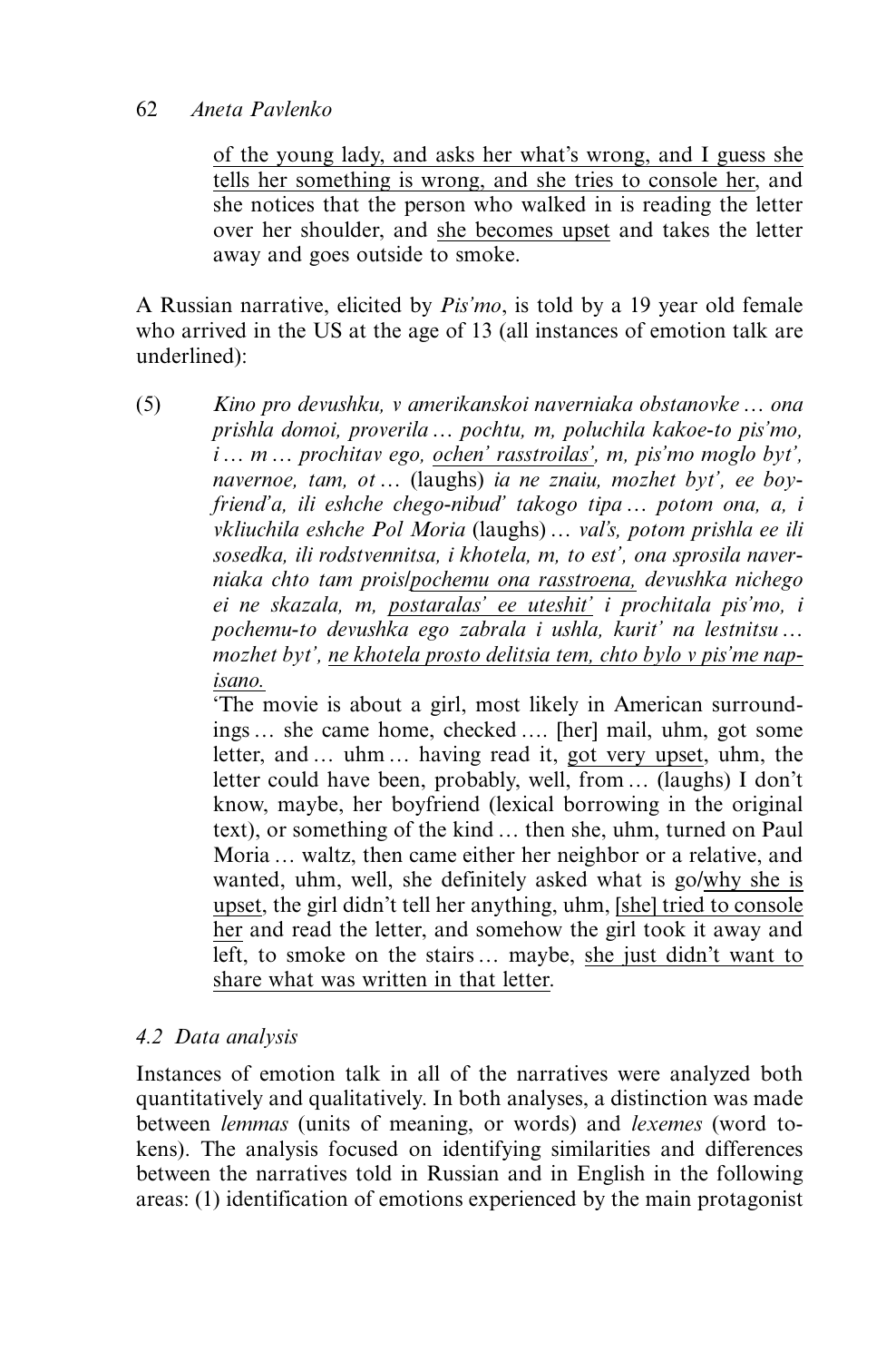in each film (emotion lexicon); (2) framing of emotion states (emotion lexicon, collocations, and morphosyntactic constructions, word use patterns); (3) rationale provided for the behavior of the main protagonist (emotion scripts).

*4.2.1 Identification of emotion states.* The first stage of analysis focused on identifying the dominant and alternative interpretations of the main protagonist's emotional states. To provide a systematic description, I will first discuss narratives elicited by *The Letter* in English and Russian, and then narratives elicited by *Pis'mo* in the two languages.

The analysis of *The Letter* narratives in English showed that 9 out of  $10$  Russian-English bilinguals (90 percent) identified the girl primarily as 'upset' (17 tokens,  $M = 1.9$ ). The additional 17 lemmas in the English narratives included 'in anger' and 'angry' (4 participants), 'ashamed' (2 participants), 'to cry' (2 participants), 'frustration' and 'frustrated' (2 participants), 'puzzled' and 'puzzlement' (2 participants), 'desperation' (1 participant), 'disappointed' (1 participant), 'distressed' (1 participant), 'grieve' (1 participant), 'irritated' (1 participant), 'sadness' (1 participant), 'to sigh' (1 participant), 'sorrow' (1 participant), and 'worried' (1 participant). These words and expressions can be divided into six different emotion categories: *anger* (angry, in anger, irritated), *sadness* (desperation, distressed, frustrated, frustration, grieve, sadness, sorrow, upset, to cry, to sigh), *surprise* (puzzled, puzzlement), *disappointment* (disappointed), *shame* (ashamed), and *anxiety* (worried). Both the primary identification of the girl as 'upset' and alternative emotion categories pattern with the identification and categories deployed by American monolinguals in the previous study (Pavlenko 2002). In addition, the bilingual participants also evoked the category of anxiety.

The analysis of *The Letter* narratives in Russian demonstrated that 7 out of 10 bilingual participants (70 percent) identified the girl as *rasstroennaia*/'upset'. The additional 14 lemmas in the Russian narratives included *plakat*'/'to cry' (4 participants), *zla*/'angry' and *razozlit'sia*/'to get angry' (3 participants), *rasserdit'sia*/'to get angry, irritated' and *rasserzhena*/'angry', 'irritated' (3 participants), *vozmushchena*/'indignant' (2 participants), *zagrustit*'/'to get sad', *grustnoe*/'sad', and *grustno*/'sadly' (2 participants), *vzdykhat*'/'to sigh' (1 participant), *gore*/'grief' (1 participant), *depressiia*/'depression' (1 participant), *ogorchena*/'saddened' (1 participant), *podavlennoe [sostoianie]*/'depressed [state]' (1 participant). These lemmas can be divided into two emotion categories: *gnev*/'anger' (*vozmushchena*/'indignant', *zla*/'angry', *razozlit'sia*/'to get angry', *rasserdit'sia*/'to get angry, irritated', *rasserzhena*/'angry', 'irritated') and *grust*'/ 'sadness' (*rasstroena*/'upset', *rasstroit'sia*/'to get upset'*, plakat*'/'to cry', *zagrustit*'/'to get sad', *grustnoe*/'sad', *grustno*/'sadly', *vzdykhat*'/'to sigh',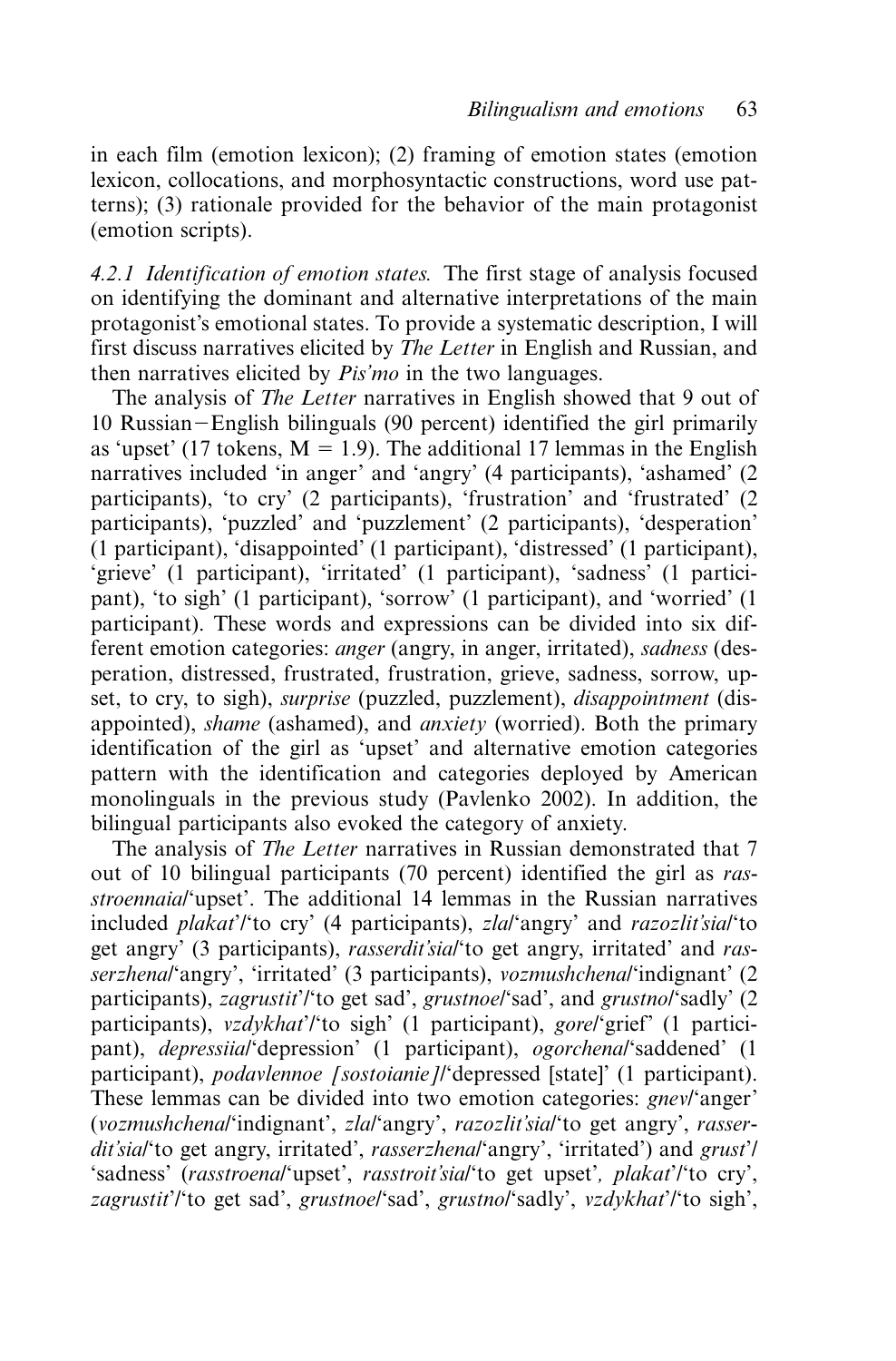*gore*/'grief', *depressiia*/'depression', *ogorchena*/'saddened', *podavlennoe [sostoianie]*/'depressed [state]'). The primary identification of the girl as being *rasstroennaia*/'upset', as well as the alternative emotion categories, are the same as those deployed by Russian monolinguals in the previous study (Pavlenko 2002), except that in monolingual narratives the participants also evoked *udivlenie*/'surprise' and *otvrashchenie*/'disgust'.

As indicated earlier, only 11 Russian-English bilinguals watched *Pis'mo*: 4 recalled the film in English and 7 in Russian. In 3 out of 4 (75 percent) English narratives the girl was identified as 'upset'. Eight additional lemmas included 'disturbance' and 'disturbed' (3 participants), 'cry' (1 participant), 'nervous' (1 participant), 'preoccupied' (1 participant), 'sad' (1 participant), 'surprised' (1 participant), and 'unhappy' (1 participant). These lemmas can be divided into three emotion categories: *sadness* (cry, disturbance, disturbed, unhappy, upset), *surprise* (surprised), and *anxiety* (nervous, preoccupied). These categories overlap with the categories of sadness, anger, surprise, and disappointment identified by the American monolinguals (Pavlenko 2002), with the addition of the category of anxiety.

In the 7 Russian narratives, based on *Pis'mo*, 2 participants mentioned that the woman was *rasstroena*/'upset'. The additional emotion lemmas included *grustnaia*/'sad' (2 participants), *plakat'*/'to cry' (2 participants), *ogorchena*/'saddened' (1 participant), *trevozhit'sia*/'to be anxious' (1 participant), *melankholicheskoe [sostoianie]*/'melancholic [state]', *slezy*/ 'tears' (1 participant). These lemmas can be divided into two emotion categories: *grust'*/'sadness' (*rasstroena*/'upset', *grustnaia*/'sad', *plakat'*/'to cry', *ogorchena*/'saddened', *melankholicheskoe [sostoianie]*/'melancholic [state]', *slezy*/'tears') and *trevoga*/'anxiety' (*trevozhit'sia*/'to be anxious'). Monolingual Russian narrators recalling *Pis'mo*, evoked only the category of *grust'*/sadness, thus, we can see that the bilingual narrators added the categories of *gnev*/'anger' and *trevoga*/'anxiety'.

In sum, the discussion above demonstrates that in their identification of emotion states of the main protagonist in the two films, Russian-English bilinguals patterned, in each of their languages, with the monolingual speakers of that language, using appropriate lexical resources in each case. While the bilinguals also consistently evoked the category of *trevoga* or 'anxiety', the importance of this finding is hard to judge; it is possible that this category would have also surfaced in monolinguals' narratives if larger numbers of participants had been interviewed.

*4.2.2 Framing of emotions.* In this section I will examine what linguistic means bilinguals use in their emotion talk. An analysis of the frequency of use of different word categories in the two languages of the bilingual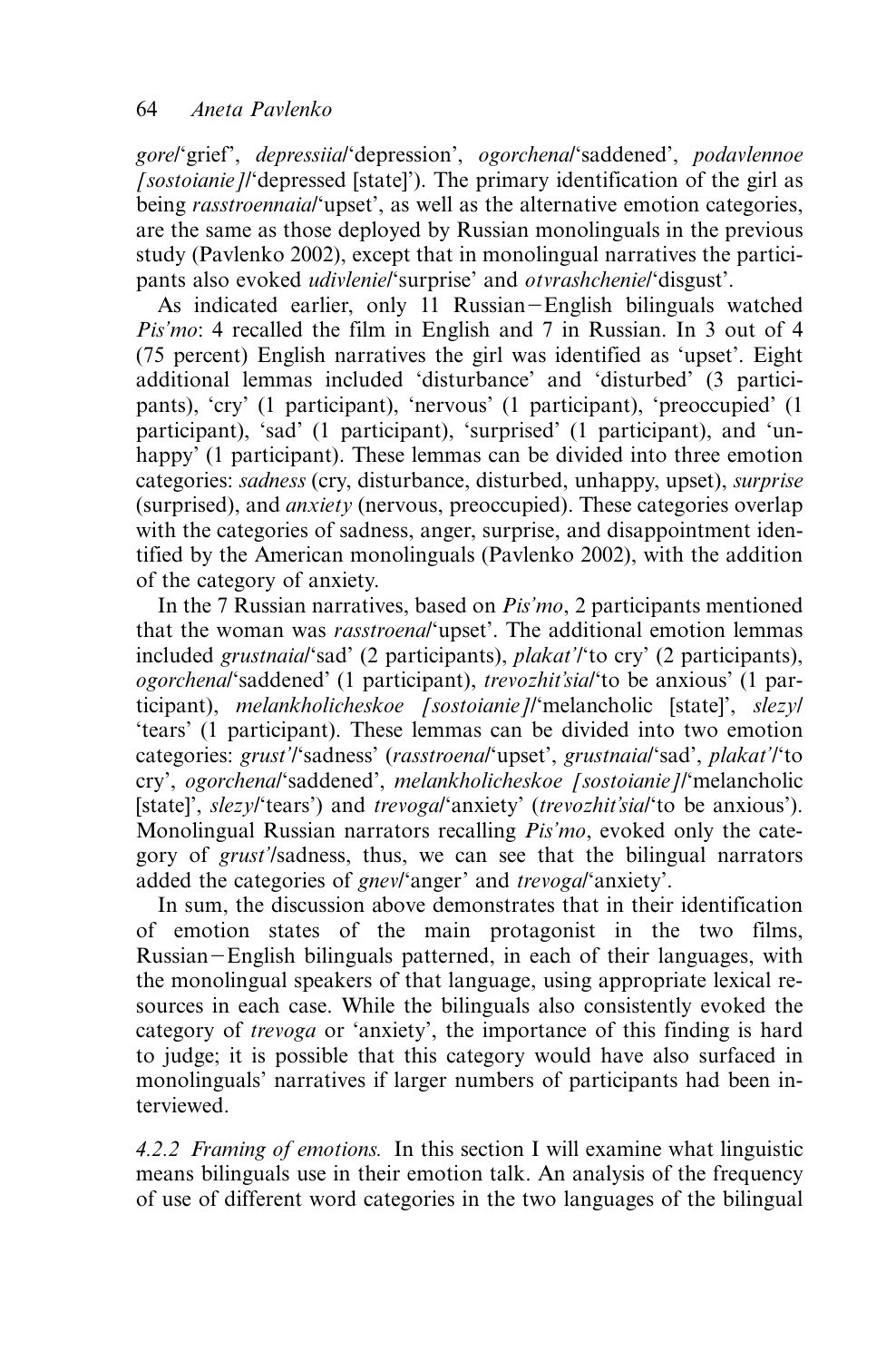subjects suggests that, in the English corpus, adjectives, in particular adjectives derived from emotive verbs, such as 'upset', 'distressed,' or 'disturbed', are predominant (58 tokens, 59 percent). Thus, in their preference for adjectives in English, Russian-English bilinguals pattern with American monolinguals. Accordingly, in their English narratives, the bilinguals consistently frame emotions as states and not as activities, using perception copulas and change-of-state verbs. They also frame the young woman's state as problematic through the use of collocations such as 'something is wrong':

- (6) … she seems to be very distressed …
	- … she becomes upset …
	- … she reads the letter and she gets upset …
	- … she … said hi, and noticed the state the young girl was in …
	- … [she] asks her what's wrong …

At the same time, not all instances of discursive construction of emotions are fully native-like in these narratives. A closer look at the vocabulary used by the bilingual participants (see Appendix 1) demonstrates that some retell the two films with high intensity, not witnessed in the monolingual American corpus (Pavlenko 2002):

(7) … she takes it close to her heart … … the woman grieves about what happened …

One Russian-English bilingual also produced the following instance of semantic transfer of a Russian metaphoric expression *byt' v sebe*/'to be deep in thought' (literally: inside oneself):

(8) … she is deep inside herself …

The fact that not all Russian-English bilinguals have fully transformed their emotion discourse is particularly evident when it comes to the links made between emotions and the body. Eight out of fourteen participants (57 percent) made these links in their English narratives, paying significantly more attention to the body than American monolinguals did. Similar to the Russian monolinguals, they evoked body parts (head, face, hands) and behaviors (reactions, gestures):

(9) … her face first shows puzzlement … which grows into anger, which then grows into sorrow or sadness ... … her face changes and, obviously, she doesn't like what is written there …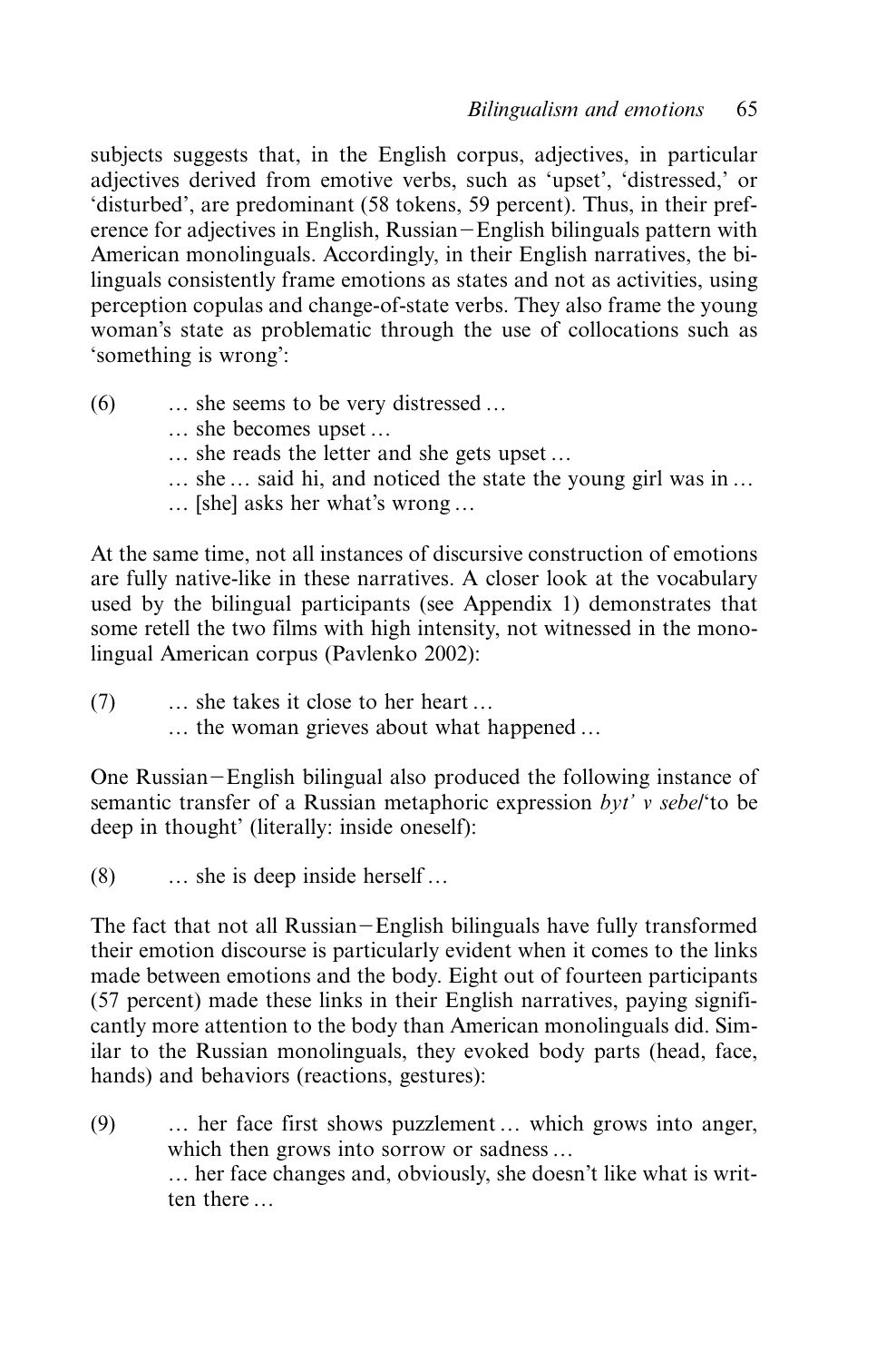… [she] closes her face with her hands … in/in desperation, or frustration …

… she sighs and puts her hand on her head …

… [she] sits, holding her head in a somewhat dramatic pose …

… very bad news, as we see by her reactions …

… she read the letter and was sitting there in a very upset manner …

… and the … person who walks in she becomes very disturbed by the appearance of the young lady …

The analysis of the word categories in the Russian part of the bilingual corpus (see Appendix 2) indicates that in Russian the bilinguals pattern with Russian monolinguals in their slight preference for verbs (39 tokens, 44 percent) over adjectives (35 tokens, 39 percent). They also use emotion lemmas of great intensity seen previously in the monolingual Russian corpus, such as *gore*/'grief', *tragicheskaia*/'tragic,' or *burno*/'violently':

(10) … *[ona] vpadaet v shok* … literally: 'she falls into a shock'

> … *muzyka byla takaia tragicheskaia* … 'the music was so tragic'

… *ona nachinaet rasstraivat'sia i postepenno vpadaet v de/v depressiiu* …

'she starts getting upset and [is] gradually falling into de/into depression' (becoming depressed)

Similarly to Russian monolinguals, they also pay a lot of attention to external appearances and body language: 10 out of 17 bilinguals (59 percent) provided explicit links between emotions and the body in their narratives:

(11) … *ona stala kachat' golovoi i sdelala grustnoe litso* … 'she started shaking her head and made a sad face' … *ee podruga … a … kachaet golovoi v nedoumenii* … 'her friend … uhm … shakes her head in puzzlement' … *ee litso staetsia … stanovitsia ochen' serieznoe* … 'her face becomes [conjugation error] … becomes very serious' … *ona ochen' perezhivaet … m … v odin moment ona prosto kinula pis'mo na stol, i zakryla litso rukoi, ona terebit volosy, ona vzdykhaet* …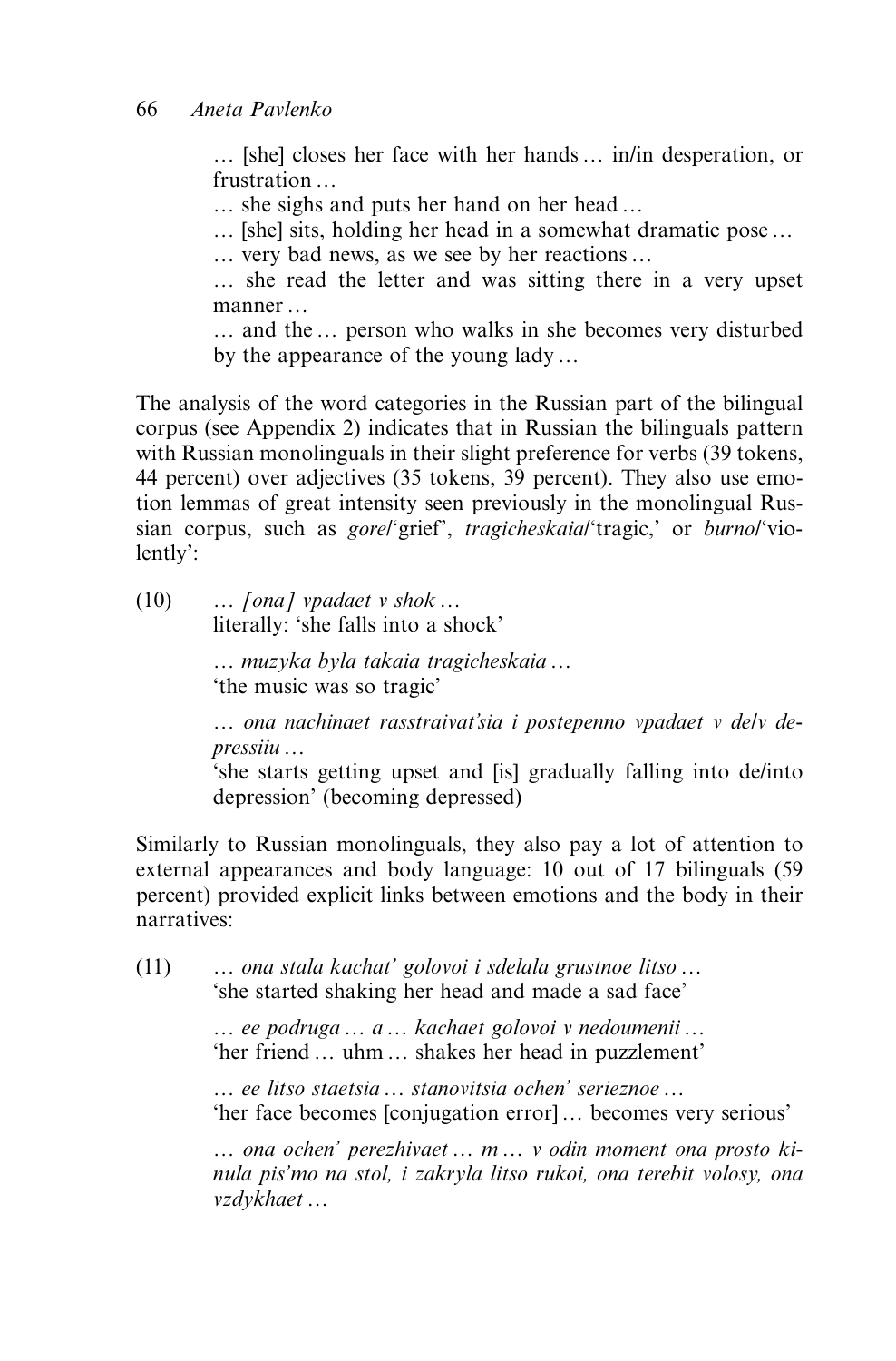'she is suffering through strongly … uhm … at some point she simply threw the letter on the table, and covered her face with her hand, she is touching her hair, sighing'

However, once we take a closer look at the Russian narratives, we see that they are no longer fully native-like. While the participants continue discussing the woman as being or getting *rasstroennaia*/'upset', only one participant out of 17 mentioned that she was 'suffering things through'/ *perezhivat*'. This emotion script appears to be disappearing, and, together with it, the view of emotions as an active process. While the bilinguals still favor verbs, in particular, *rasstroit'sia*/'to get upset' (semantically close to the English 'upset'), some also attempt to substitute verbs for adjectives, and some, as seen in example (12), shift between the two conceptualizations. As a result, the bilinguals' Russian narratives contain instances of semantic and morphosyntactic transfer in which narrators incorporate perception copulas and change-of-state verbs in their texts, thus exhibiting the influence of English on their Russian. Often, as seen in the examples below, they realize that they are not using the appropriate frames and start pausing, stumbling, stuttering, self-correcting, and running a meta-linguistic commentary. The first case exemplified below is the inappropriate use of the verb *stanovit'sia*/'to become' with emotion adjectives, in cases where monolingual participants use action verbs such as, for instance, *rasserdit'sia*/'to get angry' or *rasstroit'sia*/'to get upset'. This literal translation from English represents both semantic and morphosyntactic transfer as, in rare cases when this change-of-state verb is followed by adjectives, the adjectives are obligatorily in the instrumental case:

(12) *… ona stala eshche bolee rasstroennaia …* 'she became even more upset'/NOM

> *… ona byla, stala … serdit'sia …* 'she was, became (meaning: started) … getting angry'

*… ee litso staetsia … stanovitsia ochen' serieznoe …* 'her face becomes [conjugation error] … becomes very serious'/ NOM

*… ona stanovitsia ochen' kakaia-to takaia … trudno, ia dazhe ne znaiu kak eto skazat' … nu, kak-to melankholicheskoe u nee sostoianie …*

'she becomes so very … it's hard, I don't even know how to say that … well, she is in a melancholic state'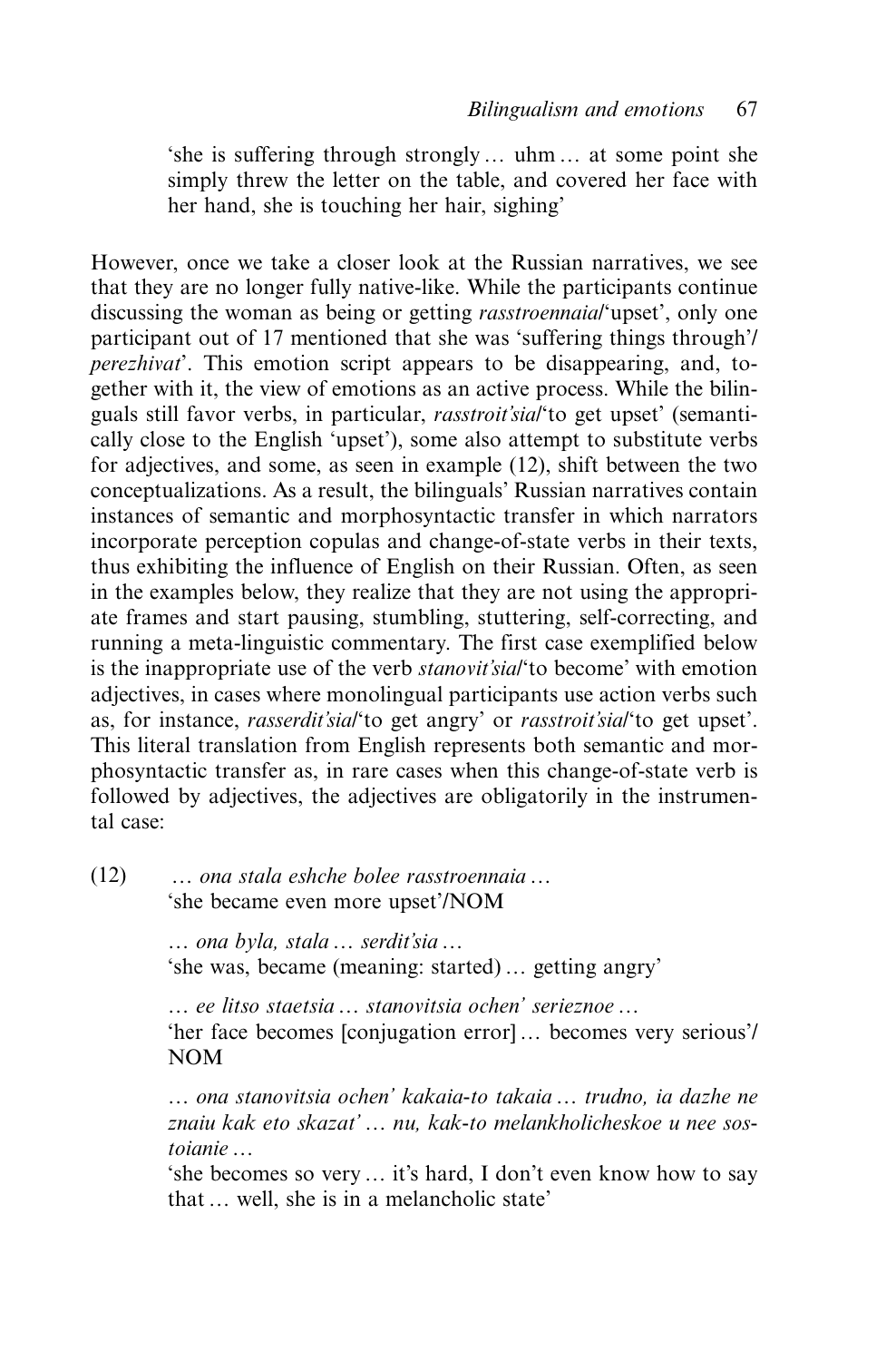Another instance of L2 influence on L1 is the use of perception verb *vygliadet*'/'to look as if'. The uses of this verb exemplified below are inauthentic for a number of reasons. To begin with, the use of *vygliadet*' is a non-native like narrative strategy, not encountered in the narratives produced by monolingual Russians who favor either action verbs, such as *rasstroit'sia*/'to get upset' or direct descriptions of states such as *ona rasstroena*/'she [is] upset'. In contrast, monolingual speakers of English in the previous study (Pavlenko 2002) preferred to phrase their opinions in a qualified way, stating that the woman 'seemed upset' or 'looked as if she was upset'. Secondly, the use of *vygliadet*' is also inappropriate in this context for pragmatic reasons, as in Russian it is used in a limited range of contexts to tell people that they either look well (*khorosho vygliadet'*) or do not (*plokho vygliadet*'/'to look badly', i. e., tired). Finally, the use of *vygliadet*' also creates morphosyntactic problems for the participants. To begin with, in Russian the verb is most frequently used with a limited range of adverbs, such as the ones above; in rare cases when it is used with adjectives, it subcategorizes for adjectives in the instrumental case. In contrast, in English the verb may subcategorize for an array of adjectives in the nominative case. Thus, the participants often pause, hesitate, and then resort to the construction *kak budto*/'as if', which allows them to avoid subcategorization errors (in particular, if they are no longer comfortable with case endings) and to produce a new clause:

(13) … *ona vygliadit kak, mozhet byt', ona budet plakat'* 'she looks as if, maybe, she will be crying' [here the subject missed an obligatory particle *budto*/'if' which should have followed *kak*/'as']

> *ona vygliadela kak budto by ona byla zla na kogo-to* … 'she looked as if she were angry at someone'

… *ona ne vygliadela kak budto by ona byla zla … ona vygliadela kak budto by ei bylo ochen' ne grustno, no ne zn/neponiatno, chto s nei bylo …*

'she didn't look as if she were angry … she looked as if she were not sad, but I don't kn/it's not clear what was going on with her'

Another case of L2 transfer is the use of the verb *chuvstvovat'*/'to feel'. Similar to *vygliadet*'/'to look as if', this verb is frequently used with a limited range of adverbs such as *khorosho*/'well' (as in *chuvstvovat' sebia khorosho*/'to feel well') or *plokho*/'badly' (*chuvstvovat' sebia plokho*/'to feel badly', i. e., to be ill); with adjectives the verb subcategorizes for the instrumental case. Moreover, in either case, it is obligatory to use the reflexive form of the verb which includes the particle *sebia*/'self' (e. g.,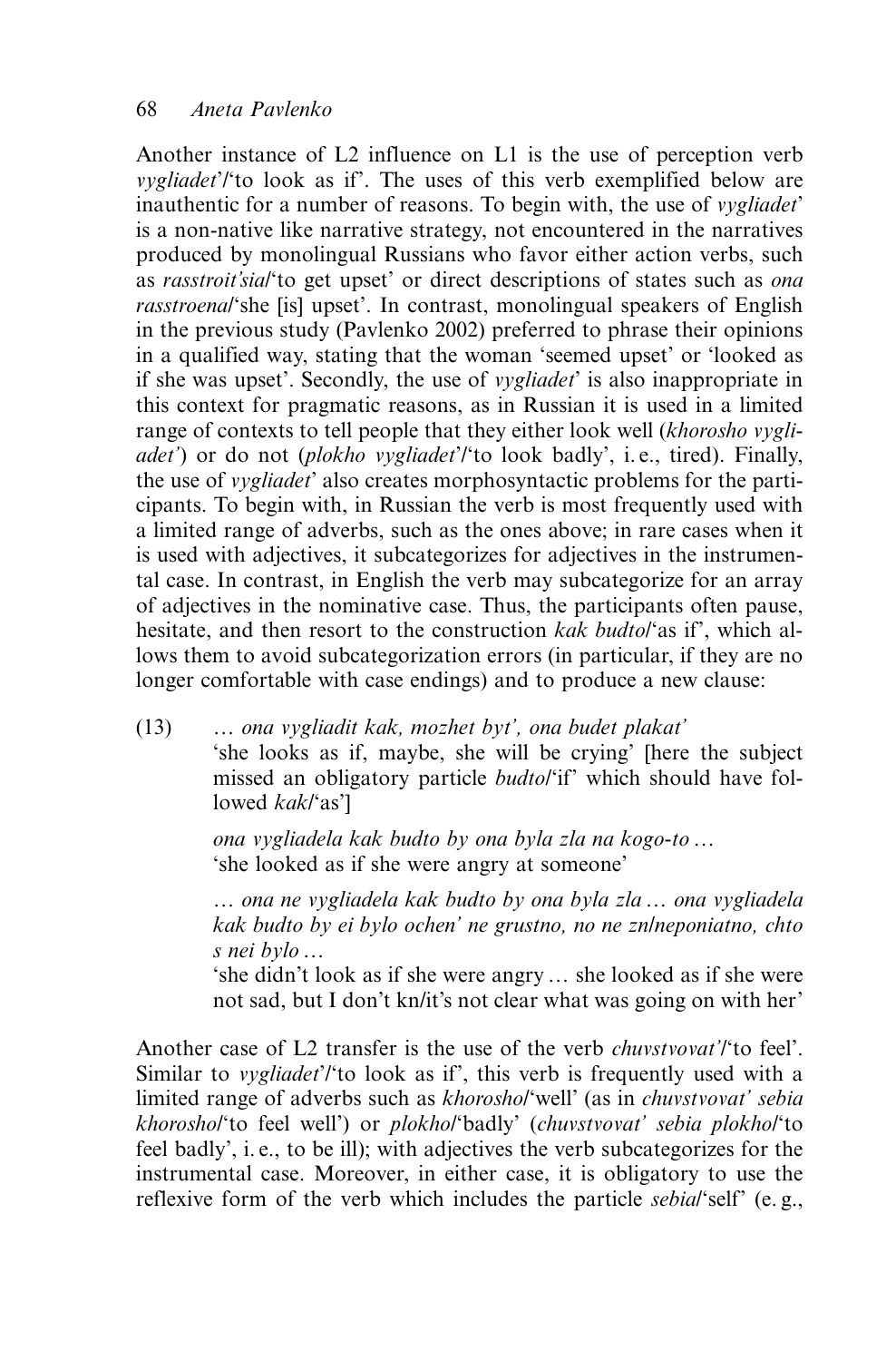*ona chuvstvovala sebia neschastnoi/'*she felt [herself] unhappy'/INST). In the example below, the participant produced a literal translation from English which represents an instance of both semantic transfer (the inappropriate use of *chuvstvovat*'/'to feel' in combination with *grustnaia*/ 'sad') and morphosyntactic/subcategorization transfer (the reflexive particle is missing and the adjective is in the nominative, instead of the instrumental case):

(14) … *ona chuvstvovala … mm … grustnaia* 'she felt … uhm … sad'

In addition to the inappropriate uses of verbs, some participants exhibited L2-influenced semantic transfer in their use of emotion adjectives. To begin with, Russian has three translation equivalents of angry  $$ *serdityi*/'cross', 'angry at the moment', *zloi*/'malicious', 'very angry', 'mean' (typically used as a personality characteristic), and *gnevnyi*/'irate', 'in wrath'  $-$  each adjective more intense than the preceding one. Russian monolinguals favored the first term *serditaia*/'cross' in their narratives. In contrast, as can be seen in example  $(13)$ , some Russian-English bilinguals appear to have collapsed the distinctions and used the short adjective *zla*/'malicious', 'angry' in describing the main protagonist. Another case where the English concept appears to influence the use of a Russian word is the notion of *schast'ie*/'happiness'. In Russian, the adjective *schastlivyi, -aia*/'happy' is used to describe a lasting state of happiness, while the English 'happy' has a much wider range of usage and may be used to mean 'pleased' or 'satisfied' (for a discussion of the English 'happy' as being weaker than its Russian counterpart, see Wierzbicka 1999: 53). One Russian-English bilingual in the study has substituted the English concept for the Russian one, as seen in the example below, where *neschastlivaia*/'unhappy' is used in the context where Russian monolinguals would use the adjective *nedovol'nal*'dissatisfied':

(15) … *[ona] vidit, chto ee doch' ne ochen' takaia … schastlivaia …* '[she] sees that her daughter is not that … happy'

To sum up, the analysis of word frequencies in the corpus appears to suggest that the Russian-English bilinguals in the study are behaving appropriately in each language, constructing emotions in accordance with language-specific patterns, adjectival in English and verbal in Russian. A closer examination demonstrates, however, that their use of emotion discourses is not always language-appropriate. To begin with, we can see that the notion of *perezhivat*'/'suffer things through', dominant in the monolingual Russian narratives, does not appear in any but one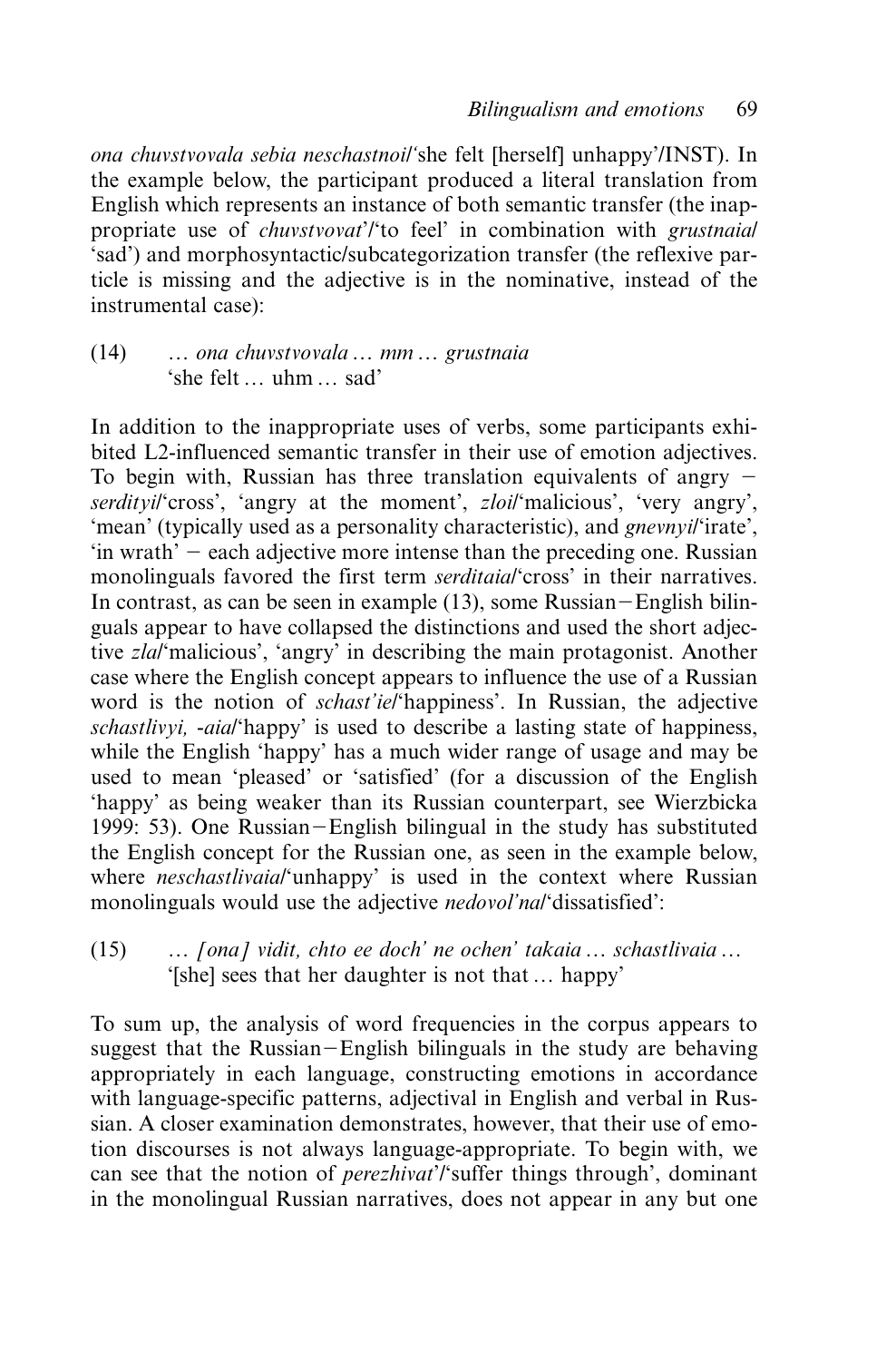of the 17 narratives produced in Russian by the bilingual participants. We can also identify a number of instances of L2 influence on L1 in the Russian narratives where bilinguals attempt to frame emotions as states and in the process violate semantic and morphosyntactic constraints of Russian discourse. These findings suggest that at least some of the bilinguals in the study have transformed their emotion concepts and readjusted their verbal repertoires to fit better into their new speech community. At the same time, the use of emotionally charged vocabulary, links made between emotions and the body, and instances of L1 transfer, indicate that not all bilinguals have fully transformed their emotion discourse: some may still be in the process of doing so, and some may continue to adhere, at least to some extent, to Russian discourse patterns.

*4.2.3 Emotion scripts.* The final step of the analysis compared the interpretations offered in the four sets of narratives for the first woman's departure from the room after the second woman started reading the letter. In *The Letter* narratives in English, six participants (60 percent) suggested that the woman left because she resented the invasion of her privacy (i. e., having her letter read) and didn't want to share the news with the other woman; three suggested that she was upset and wanted to be alone, and one stated that she left 'for the sake of dramatic gesture'. In the four *Pis'mo* narratives in English, two participants suggested that the woman resented the invasion of privacy, and two that she was upset and wanted to be alone. Both interpretations are similar to those provided by monolingual Americans (Pavlenko 2002), and the first one is expressed through culture- and language-specific Anglo concepts of 'privacy' and 'personal space'.

(16) … she, uhm, obviously gets angry at her roommate about not keeping her privacy, and trying to read the letter that brought her much pain … … she felt she was intruded, her personal space was intruded, she just wanted to be alone by herself ...

In the Russian version of *The Letter* narratives, seven participants (70 percent) stated that the woman left because she 'didn't like'/*ne ponravitsia* the fact that the other woman read her letter, two suggested she left because she was *rasstroennaia*/'upset', and one said that she needed *obdumat'*/'to think things through'. In the seven *Pis'mo* narratives, three participants inferred that the woman was *rasstroennaia*/'upset' and wanted to be alone, two said that she wanted to smoke and maybe to change the scene, while two more said that she was displeased with her letter being read by the other woman. In sum, in the English version of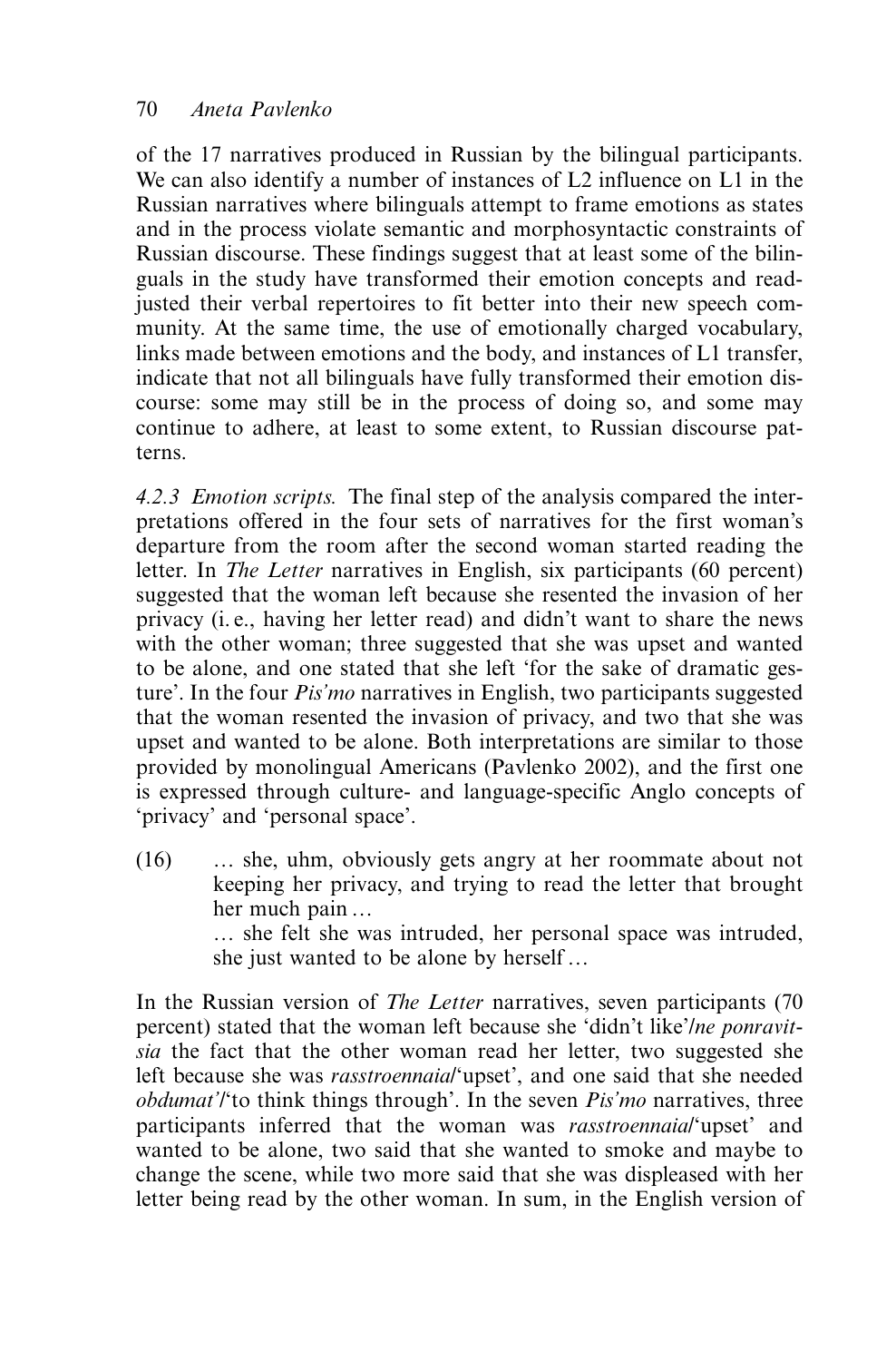their narratives the bilinguals performed like American monolinguals, exhibiting sensitivity to the fact that the letter was read by the other woman and even evoking the concept of privacy. In the Russian narratives they opted for scripts that appear to be shared by the two cultures, such as the need to be alone when one is upset. Unlike Russian monolinguals, however, they did not invoke the salient Russian script of 'giving in to one's feelings' and 'suffering things through', instead, one participant opted for the notion of *obdumat*'/'to think things through'.

#### **5. Conclusion**

In conclusion, I argue that the data discussed above suggest that in the process of second language socialization some adults may transform their verbal repertoires and conceptualizations of emotions, or at least internalize new emotion concepts and scripts. The analysis of emotion vocabulary in the corpus suggests, at first sight, that the Russian-English bilinguals in the study use their lexical resources appropriately in each language, exhibiting an adjectival pattern in English and a verbal pattern in Russian. However, a closer look at the emotion scripts which they draw on suggests that, first of all, some of these bilinguals have internalized and actively deploy American concepts of privacy and personal space, and, second, that rather than adhering to emotion concepts and scripts salient in monolingual Russians' narratives, they favor concepts and scripts shared by their two speech communities. As we can see, only one among 31 participants evoked the notion of *perezhivat'* and, with it, the salient Russian script of 'giving in' to one's feelings and emotions. Moreover, the notion is evoked in passing and not deployed by that participant in the explanation of the woman's departure. The possibility of internalization of new emotion concepts by Russian immigrants in America is also evoked by Andrews (1999: 100) whose subjects produced code-switches such as '*Oni budut ochen' eksaited!*' ('They will be very excited!'). While in bilingual dictionaries 'excited' is usually glossed as *vzvolnovannyi*, the translation is only an approximate one, as the Russian word contains a negative element of worry or nervous agitation, absent from its English counterpart. Consequently, bilinguals who want to emphasize the positive aspect of being agitated, have to appeal to lexical borrowing and code-switching.

Most importantly, the participants in the present study also seem to be in the process of shifting their conceptualization of emotions from that of an active process to that of a state. The analysis of bilinguals' narratives told in Russian demonstrates that some late Russian-English bilinguals attempt to frame emotions as states through uniquely English means, thus producing instances of L2-influenced semantic and morpho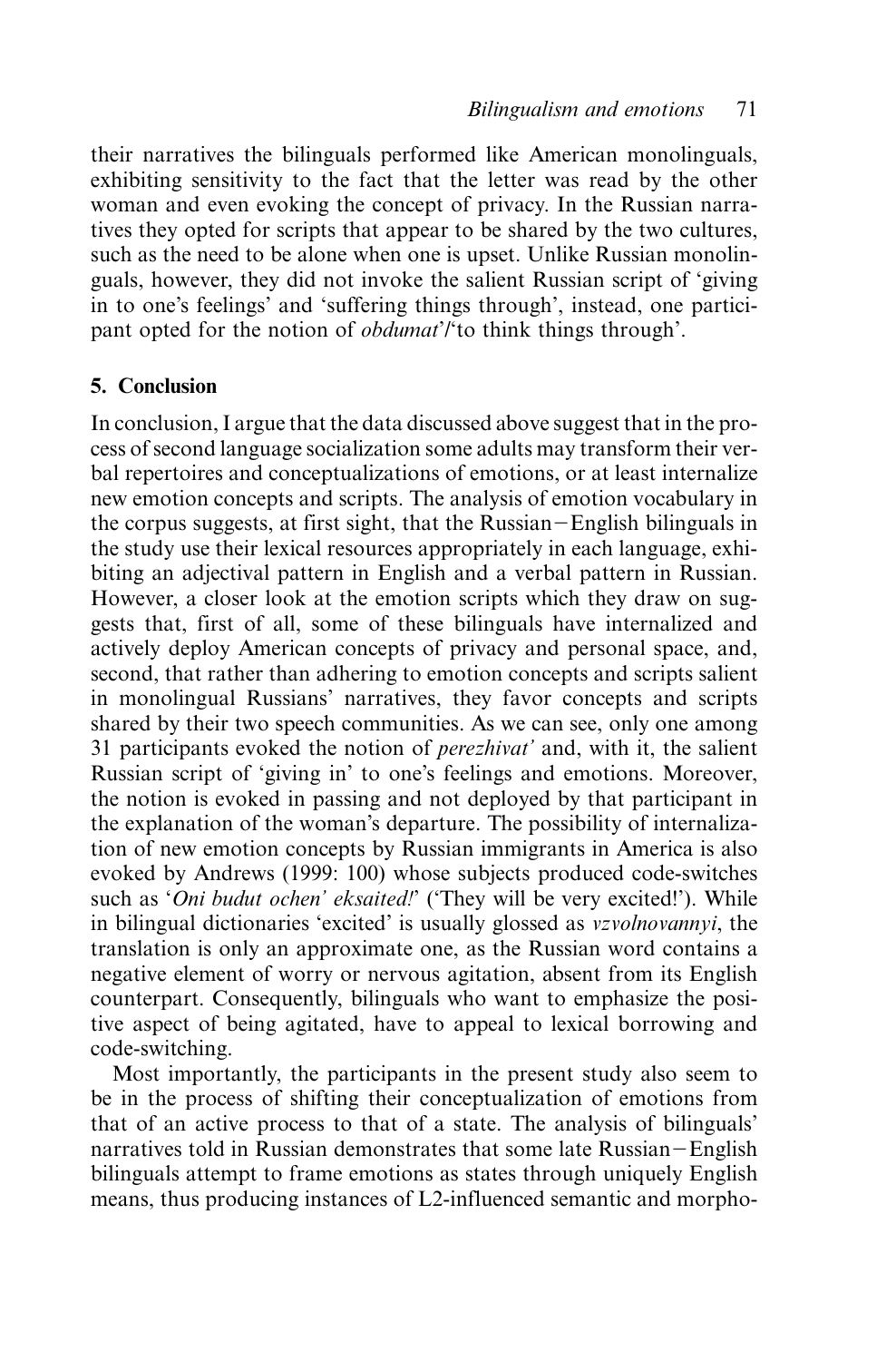syntactic transfer. Thus, it is possible that in the process of second language socialization not only internalization of new concepts takes place, but also the process of attrition of concepts and scripts that would be marked and inappropriate in the new interpretive community. The results of the study also suggest that these individuals may be at different stages with regard to their discursive assimilation: some may have already approximated the emotion discourses of their new community, while others, as seen in the instances of L1 transfer, may either be in the process of doing so or may be adhering to Russian discourse patterns.

These results should not be surprising if we consider the fact that when changing speech communities, newcomers, often immigrants and refugees, also change interpretive communities or communities of meaning which share particular cultural scripts. As indicated previously with regard to personal recollections of bilingual writers, the process of learning a new language involves not only learning new vocabulary and the new rules of syntax and phonology, but, most importantly, learning to associate words and verbal patterns with particular scripts which are meaningful in the new community. What this means with regard to emotion vocabulary is best expressed by Lutz:

to understand the meaning of an emotion word is to be able to envisage (and perhaps to find oneself able to participate in) a complicated scene with actors, actions, interpersonal relationships in a particular state of repair, moral points of view, facial expressions, personal and social goals, and sequences of events. (Lutz 1988: 10)

It appears that the participants in the study are attempting to do just that, adjusting to their immediate semiotic environment and in the process transforming their emotion discourses. Thus, for them, just as it was for Davidson (1993), Hoffman (1989), or Wierzbicka (1994), secondary socialization may also involve internalization of new ideologies of emotion.

Clearly, the present investigation is limited in a number of ways. To begin with, the subjects in the study are late bilinguals, who learned their second language in adulthood, and made a transition as refugees and immigrants to a more powerful and prestigious linguistic and cultural community. Future investigations of bilinguals' emotion talk will need to expand the subject pool and investigate ways in which emotions are discussed by simultaneous bilinguals and multilinguals interacting with a number of linguistic and cultural communities. It would also be interesting to look at individuals making a transition to a second language not generally viewed as more powerful and prestigious than their first. Moreover, the present study constitutes a controlled experiment where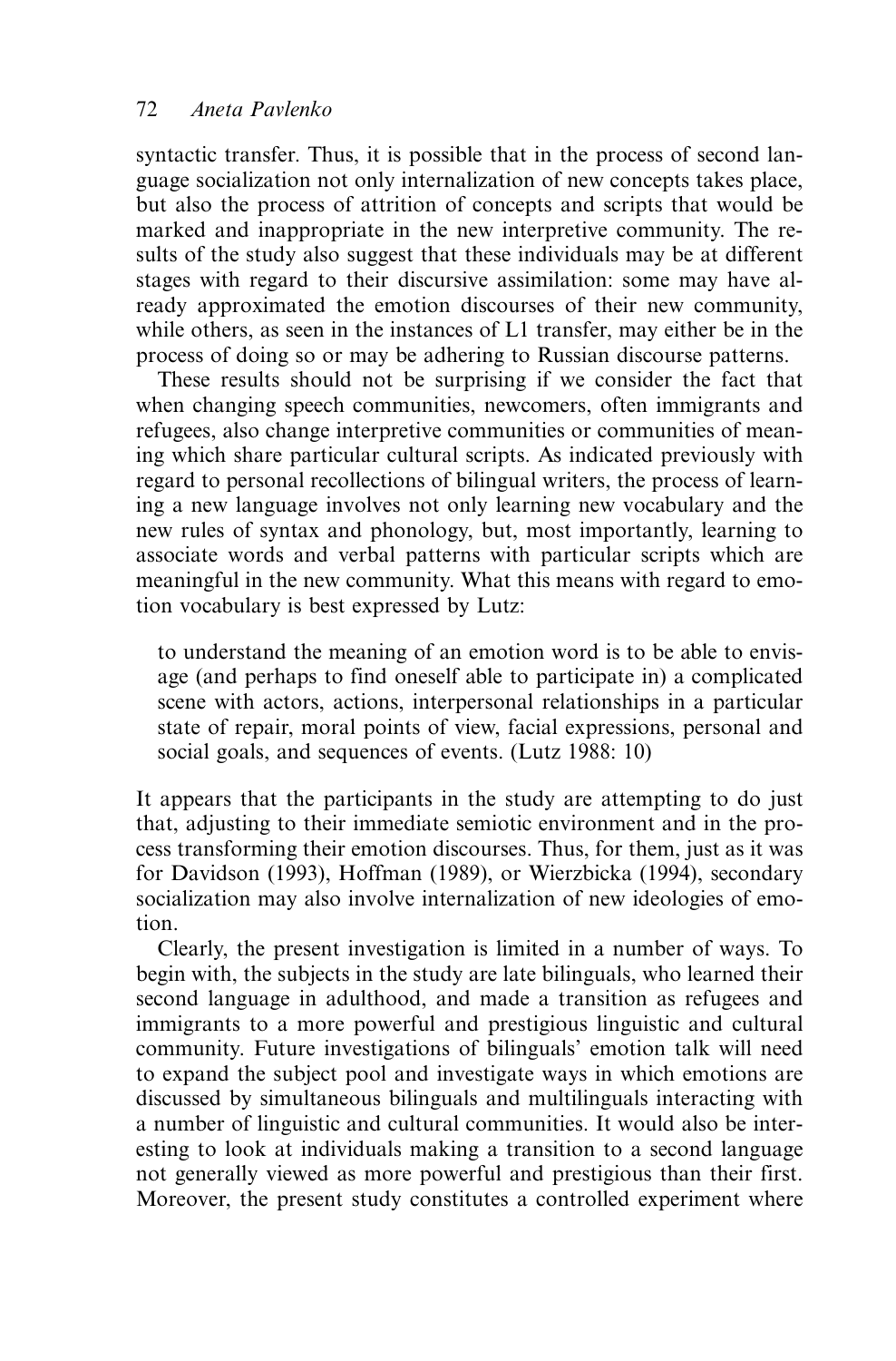third person narratives about emotion states were elicited rather than spontaneously produced. While this research design allows for comparison between monolinguals' and bilinguals' narratives, it does not provide any insights with regard to ways in which bilinguals construct emotions in conversation and in first person or personal narratives. Thus, future research may need to combine a variety of methods which will include ethnographic investigations of bilinguals' emotion talk.

As a result of these limitations, it is possible that the present study raises more questions than it provides answers, and in the process opens new venues for the investigation of the relationship between bilingualism and emotions, in particular, emotion discourses. Is there a difference between emotion discourses of bilingual individuals in first and third person narratives? Is there a difference between verbal repertoires they deploy in narratives and conversations? How does second language socialization into emotion discourses take place? What happens in cases when individuals refuse to readjust their emotion repertoires and, as a result, sound too affectionate, emotional, or high-strung (or, in the reverse scenario, too cold and impassive) in their new speech community? What do verbal repertoires of other types of bilinguals look like, in particular, those of simultaneous bilinguals, who, unlike the participants in the present study, often belong to two different speech communities? I believe that answers to these and similar questions will significantly enrich our understanding of bilingualism and second language learning and provide us with new insights into the complex relationship between languages, emotions, and socially constituted selves in multilingual contexts.

*Temple University*

#### **Note**

1. The transliteration of Russian Cyrillic used in this paper is based on the Library of Congress system.

#### **Acknowledgments**

I am deeply grateful to Anna Wierzbicka and Robert Schrauf for continuous inspiration that comes from their interdisciplinary work on language, emotions, and cognition, to Jean-Marc Dewaele, Scott Jarvis, Slava Paperno, and Eun-hee Seo for their valuable help and support at various stages of this project, and to my two anonymous reviewers for their insightful comments on an earlier draft of this paper. Any remaining errors or inaccuracies are strictly my own.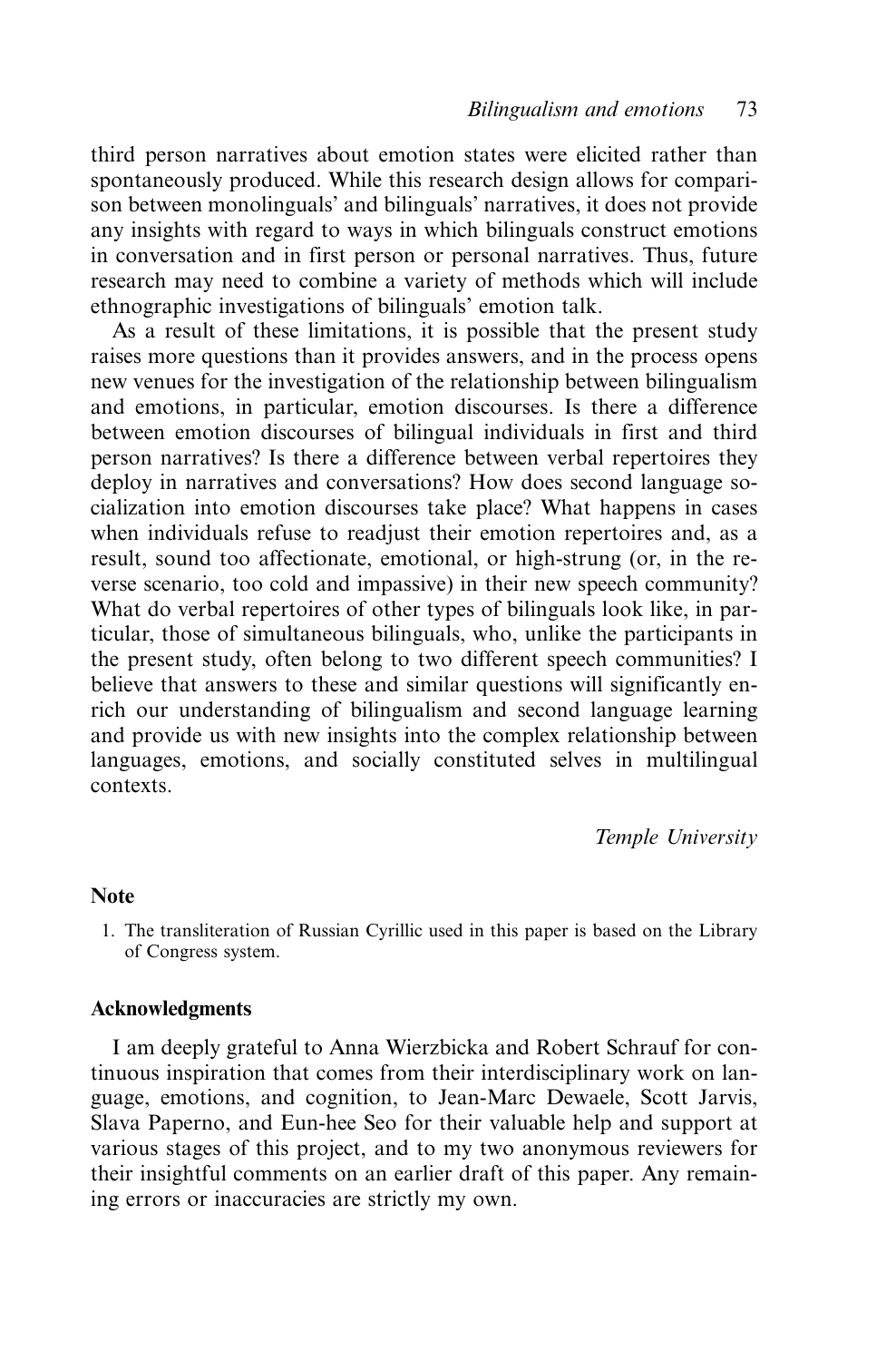### **Appendix 1. Emotion words in L2 English produced by 14 Russian English bilinguals**

| Nouns (n = 16, 31%;                                                                                                                                                                                               | Adjectives (n = 22, 43%; Verbs (n = 12, 24%;                                                                                                                                                                                                                                                           | 19 tokens; 19%)                                                                                                                       | Adverbs $(n = 1,$     |
|-------------------------------------------------------------------------------------------------------------------------------------------------------------------------------------------------------------------|--------------------------------------------------------------------------------------------------------------------------------------------------------------------------------------------------------------------------------------------------------------------------------------------------------|---------------------------------------------------------------------------------------------------------------------------------------|-----------------------|
| 17 tokens; $17\%$ )                                                                                                                                                                                               | 58 tokens; 59 %)                                                                                                                                                                                                                                                                                       |                                                                                                                                       | $2\%$ ; 5 tokens; 5%) |
| anger 2<br>death 1<br>desperation 1<br>disturbance 1<br>emotions 1<br>frustration 1<br>heart 1<br>illness 1<br>pain 1<br>privacy 1<br>puzzlement 1<br>reactions 1<br>sadness 1<br>sorrow 1<br>state 1<br>stress 1 | afraid 1<br>angry 2<br>annoying 1<br>ashamed 2<br>bad 2<br>disappointed 1<br>distressed 1<br>disturbed 3<br>dramatic 2<br>emotional 3<br>frustrated 2<br>happy 1<br>irritated 1<br>nervous 1<br>personal 4<br>preoccupied 1<br>puzzled 1<br>sad 2<br>surprised 1<br>unhappy 1<br>upset 24<br>worried 1 | bother 1<br>console 2<br>$\cr{cry}$ 3<br>die 1<br>feel 1<br>grieve 1<br>intrude 2<br>like 1<br>love 1<br>share 4<br>sigh 1<br>upset 1 | alone 5               |

(51 words, 99 tokens)

Next to each word is the number of its tokens in the corpus.

### **Appendix 2. Emotion words in L1 Russian produced by 17 Russian English bilinguals**

| $(43 \text{ words}, 89 \text{ tokens})$ |  |  |
|-----------------------------------------|--|--|
|-----------------------------------------|--|--|

| Nouns ( $n = 6$ , 14%;<br>7 tokens, $8\%$ ) | Adjectives ( $n = 14, 32\%$ ;<br>35 tokens, 39 %) | Verbs (n = 17, 40 $\%$ ;<br>39 tokens, 44 %) | Adverbs ( $n = 6$ ,<br>14 %; 8 tokens, 9%) |
|---------------------------------------------|---------------------------------------------------|----------------------------------------------|--------------------------------------------|
| <i>gore/grief, sorrow 1</i>                 | vozmushchenal<br>indignant/FEM 2                  | <i>vzdykhať</i> /to sigh 1                   | <i>burno</i> /violently 1                  |
| depressiial<br>depression 1                 | grustnaia/sad/FEM 6                               | <i>delit'sia/to share 1</i>                  | <i>grustno/sadly 2</i>                     |
| slezy/tears 1                               | zla/angry/FEM 2                                   | (za-)grustit'/<br>to get sad 2               | neterpelivol<br>impatiently 1              |
| sostoianie/state 2                          | melankholicheskoel<br>melancholic/                | ne nravit'sialto<br>dislike, be disliked 4   | odna/alone 2                               |
| <i>chuvstva</i> /feelings 1                 | NEUT <sub>1</sub>                                 |                                              | <i>plokho</i> /badly 1                     |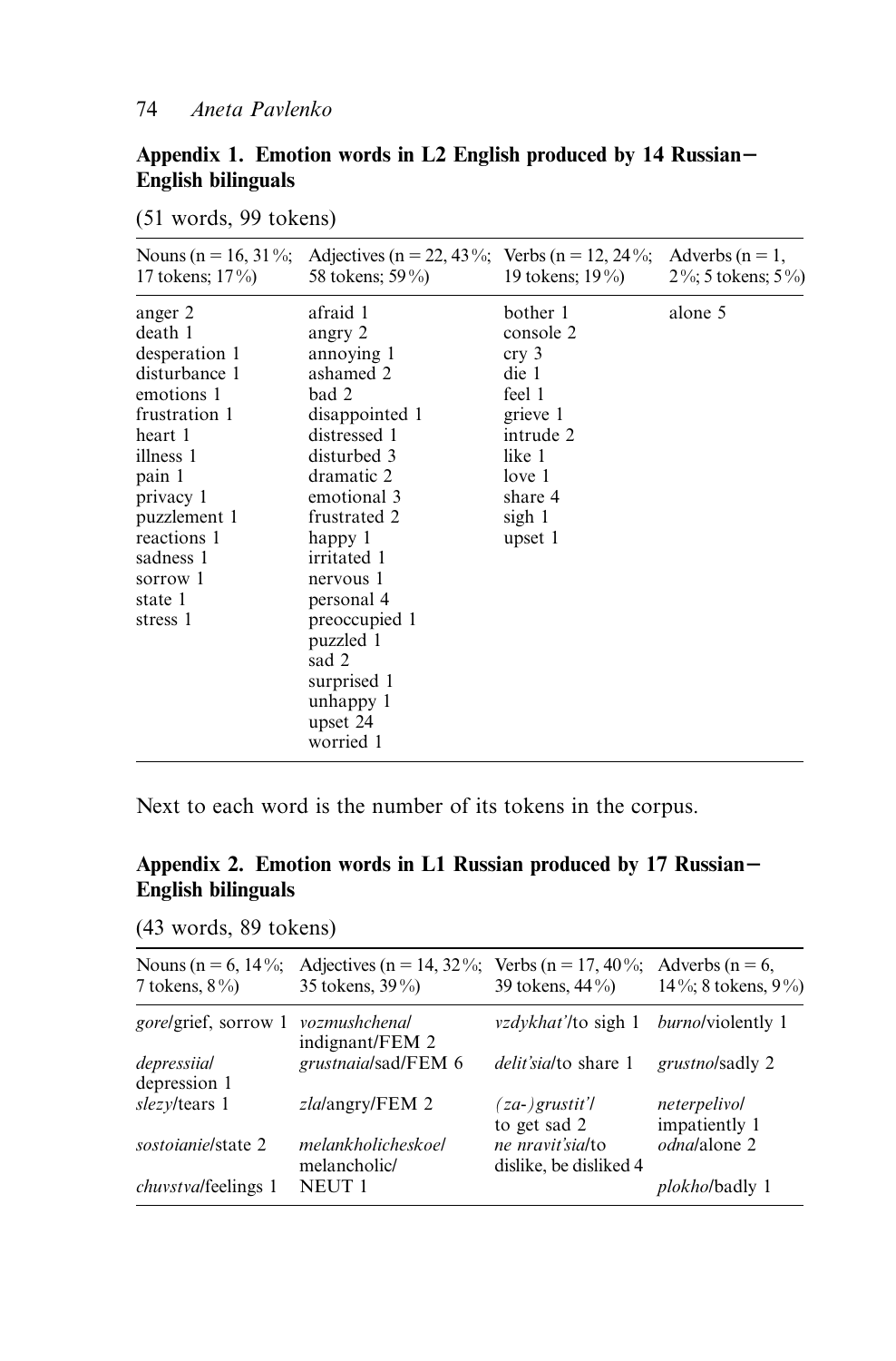| Nouns ( $n = 6$ , 14%; | Adjectives (n = 14, 32%; Verbs (n = 17, 40%;                                                                                                                                                                                                                                                                                          | 39 tokens, 44 %)                                                                                                                                                                                                                                                                                                                                                                                                                                                            | Adverbs $(n = 6,$         |
|------------------------|---------------------------------------------------------------------------------------------------------------------------------------------------------------------------------------------------------------------------------------------------------------------------------------------------------------------------------------|-----------------------------------------------------------------------------------------------------------------------------------------------------------------------------------------------------------------------------------------------------------------------------------------------------------------------------------------------------------------------------------------------------------------------------------------------------------------------------|---------------------------|
| 7 tokens, $8\%$ )      | 35 tokens, 39%)                                                                                                                                                                                                                                                                                                                       |                                                                                                                                                                                                                                                                                                                                                                                                                                                                             | 14%; 8 tokens, $9\%$      |
| shok/shock 1           | nekhoroshie/bad/PL 1<br>ogorchenal<br>saddened/FEM 3<br><i>plokhie/bad/PL</i> 1<br>podavlennoel<br>depressed/NEUT 1<br>rasserzhena/angry/<br>FEM 1<br>rasstroennaial<br>upset/FEM 11<br>serieznoel<br>serious/NEUT 3<br><i>schastlivaia</i> /happy/<br>FEM 1<br>tragicheskaial<br>tragic/FEM 1<br>emotsional'naial<br>emotional/FEM 1 | <i>obidet'/to offend 1</i><br><i>perezhivat'/to suffer</i><br>through 1<br><i>plakat'/to cry</i><br><i>pozhalet'l</i><br>to console 1<br><i>proreagirovat'l</i><br>to react 2<br><i>razozlit'sialto</i> get<br>angry 1<br>rasserdit'sialto get<br>angry 2<br><i>rasstroit'sialto</i> get<br>upset 11<br>trevozhit'sialto<br>be anxious 1<br><i>umeret'/to die 1</i><br>uspokoit'/to calm<br>someone down 2<br><i>uteshit'lto</i> console 1<br><i>chuvstvovat'/to feel 1</i> | <i>strashno</i> /afraid 1 |

Appendix 2 (continued)

\* Next to each word is the number of its tokens in the corpus.

#### **References**

- Amati-Mehler, Jacqueline, Simona Argentieri, and Jorge Canestri (1993). *The Babel of the Unconscious: Mother Tongue and Foreign Languages in the Psychoanalytic Dimension*. Madison, CT: International Universities Press.
- Andrews, David (1999). *Sociocultural Perspectives on Language Change in Diaspora: Soviet Immigrants in the United States*. Amsterdam/Philadelphia: John Benjamins.
- Anooshian, Linda and Paula Hertel (1994). Emotionality in free recall: Language specificity in bilingual memory. *Cognition and Emotion* 8 (6), 503–514.
- Arnold, Jane (ed.) (1999). *Affect in Language Learning*. Cambridge, MA: Cambridge University Press.
- Averill, James (1986). The acquisition of emotions during adulthood. In Harré, Rom (ed.), *The Social Construction of Emotions*. Oxford: Blackwell, 98-118.
- Bamberg, Michael (1997). Language, concepts and emotions: The role of language in the construction of emotions. *Language Sciences* 19 (4), 309–340.
- Bond, Michael and Tat-Ming Lai (1986). Embarrassment and code-switching into a second language. *The Journal of Social Psychology* 126 (2), 179–186.
- Briggs, Jean (1970). *Never in Anger: Portrait of an Eskimo Family*. Cambridge, MA: Harvard University Press.
- Buxbaum, Edith (1949). The role of a second language in the formation of ego and superego. *International Journal of Psychiatry* 18, 279–482.
- Clachar, Arlene (1999). It's not just cognition: The effect of emotion on multiple-level discourse processing in second-language writing. *Language Sciences* 21,  $3\overline{1}$  –60.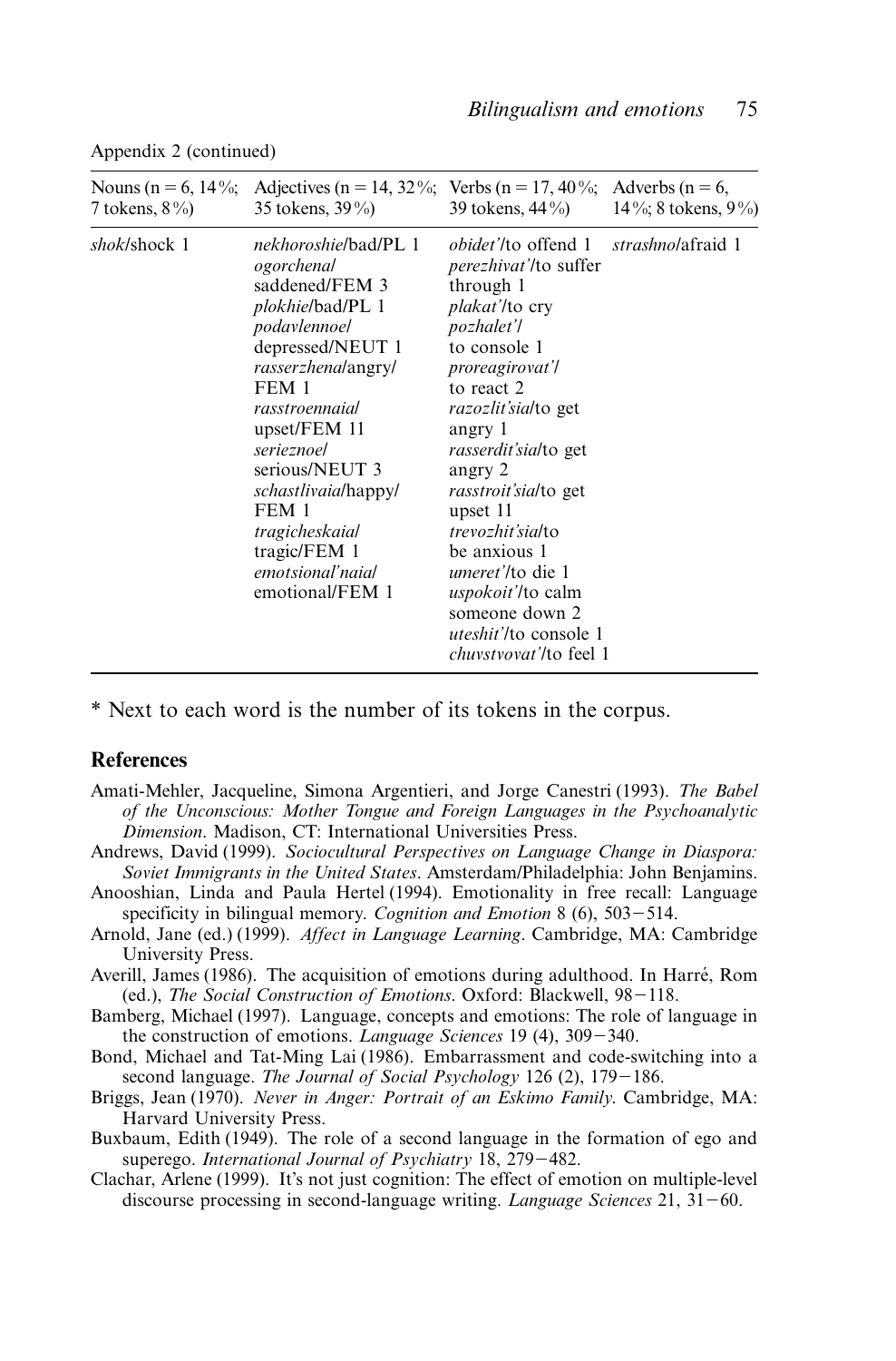- Damasio, Antonio (1999). *The Feeling of What Happens: Body and Emotion in the Making of Consciousness*. New York: Harcourt, Brace and Company.
- Davidson, Cathy (1993). *36 Views of Mount Fuji: On Finding Myself in Japan*. New York: Dutton.
- Edwards, Derek (1997). *Discourse and Cognition*. London: Sage.
- Ervin-Tripp, Susan (1954). Identification and bilingualism. Reprinted in Dil, Anwar (ed.), *Language Acquisition and Communicative Choice*. Stanford: Stanford University Press,  $1973$ ,  $1-14$ .
- Ervin-Tripp, Susan (1964). Language and TAT content in bilinguals. *Journal of Abnormal and Social Psychology* 68, 500-507.
- Foster, Rose-Marie (1996). The bilingual self: Duet in two voices. *Psychoanalytic Dialogues* 6 (1), 99-121.
- Gonzalez-Reigosa, F. (1976). The anxiety arousing effect of taboo words in bilinguals. In Spielberger, C. and R. Diaz-Guerrero (eds.), *Cross-cultural anxiety*. Washington, DC: Hemisphere,  $89-105$ .
- Grabois, Howard (1999). The convergence of sociocultural theory and cognitive linguistics: Lexical semantics and the L2 acquisition of love, fear, and happiness. In Palmer, Gary and Debra Occhi (eds.), *Languages of Sentiment: Cultural Constructions of Emotional Substrates*. Amsterdam/Philadelphia: John Benjamins, 201 233.
- Greenson, R. (1950). The mother tongue and the mother. *International Journal of Psychiatry* 31, 18-23.
- Grosjean, Francois (1982). *Life with Two Languages*. Cambridge, MA: Harvard University Press.
- Harre´, Rom (ed.) (1986). *The Social Construction of Emotions*. Oxford: Blackwell.
- Heelas, Paul (1986). Emotion talk across cultures. In Harré, Rom (ed.), *The Social* Construction of Emotions. Oxford: Blackwell, 234-266.
- Hoffman, Eva (1989). *Lost in Translation. A Life in a New Language*. New York: Dutton.
- Javier, Rafael (1989). Linguistic considerations in the treatment of bilinguals. *Journal of Psychoanalytic Psychology* 6, 87-96.
- Javier, Rafael and Luis Marcos (1989). The role of stress on the language-independence and code-switching phenomena. *Journal of Psycholinguistic Research* 18  $(5)$ , 449-472.
- Kaplan, Alice (1993). *French Lessons*. Chicago: The University of Chicago Press.
- Kellman, Steven (2000). *The Translingual Imagination*. Lincoln/London: University of Nebraska Press.
- Kitayama, Shinobu and Hazel Rose Markus (eds.) (1994). *Emotion and Culture: Empirical Studies of Mutual Influence*. Washington, DC: American Psychological Association.
- Kovecses, Zoltan (2000). *Metaphor and Emotion: Language, Culture, and Body in Human Feeling*. Cambridge: Cambridge University Press.
- Krapf, E. (1955). The choice of language in polyglot psychoanalysis. *Psychoanalytic Quarterly* 24, 343-357.
- Lerner, Gerda (1997). *Why History Matters: Life and Thought*. New York: Oxford University Press.
- Levy, Robert (1973). *Tahitians: Mind and Experience in the Society Islands*. Chicago: Chicago University Press.
- (1984). Emotion, knowing, and culture. In Shweder, R. and R. LeVine (eds.), *Culture Theory: Essays on Mind, Self, and Emotion*. Cambridge: Cambridge University Press,  $214-237$ .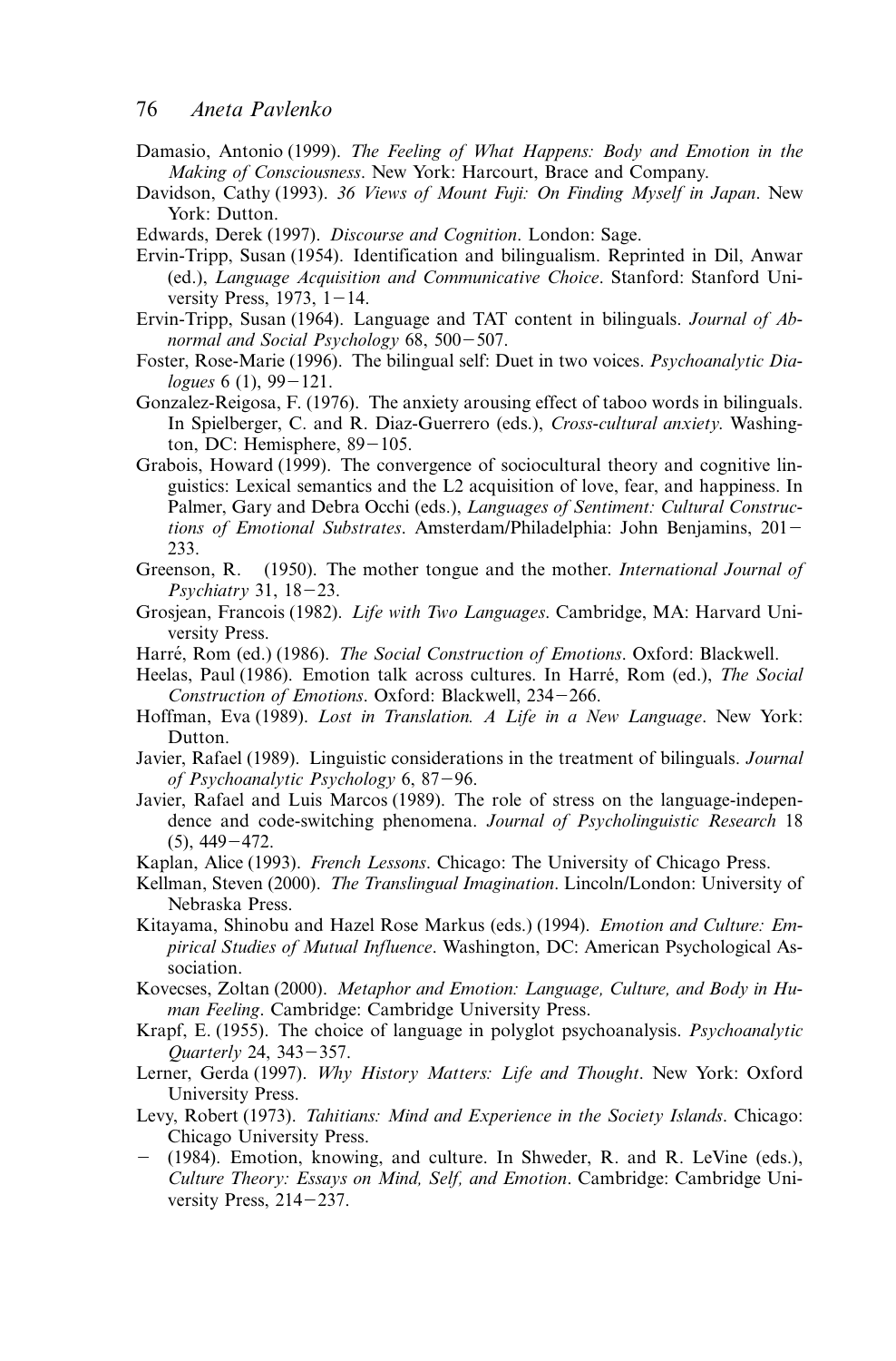- Lutz, Catherine (1988). *Unnatural Emotions: Everyday Sentiments on a Micronesian Atoll and Their Challenge to Western Theory*. Chicago: University of Chicago Press.
- Lutz, Catherine and Lila Abu-Lughod (eds.) (1990). *Language and the Politics of Emotion*. Cambridge: Cambridge University Press.
- Markus, Hazel Rose and Shinobu Kitayama (1991). Culture and the self: Implications for cognition, motivation, and emotion. *Psychological Review* 98, 224–253.
- McMahill, Cheiron (2001). Self-expression, gender, and community: A Japanese feminist English class. In Pavlenko, Aneta, Adrian Blackledge, Ingrid Piller, and Marya Teutsch-Dwyer (eds.), *Multilingualism, Second Language Learning, and Gender.* Berlin: Mouton De Gruyter, 307-344.
- Novakovich, Josip and Robert Shapard (eds.) (2000). *Stories in the Stepmother Tongue*. Buffalo, NY: White Pine Press.
- Palmer, Gary and Debra Occhi (eds.) (1999). *Languages of Sentiment: Cultural Constructions of Emotional Substrat*es. Amsterdam/Philadelphia: John Benjamins.
- Pavlenko, Aneta (1998). Second language learning by adults: Testimonies of bilingual writers. *Issues in Applied Linguistics*  $9(1)$ ,  $3-19$ .
- (1999). New approaches to concepts in bilingual memory. Keynote article. *Bilin*gualism: Language and Cognition  $2(3)$ ,  $209-230$ .
- (2002). Emotions and the body in English and Russian. *Pragmatics and Cognition*,  $10(1-2)$ ,  $201-236$ .
- Pavlenko, Aneta and James Lantolf (2000). Second language learning as participation and the (re)construction of selves. In Lantolf, James (ed.), *Sociocultural Theory and Second Language Learning*. New York: Oxford University Press, 155–177.
- Ries, Nancy (1997). *Russian Talk: Culture and Conversation During Perestroika*. Ithaca: Cornell University Press.
- Rintell, Ellen (1984). But how did you *feel* about that? The learner's perception of emotion in speech. *Applied Linguistics* 5 (3), 255–264.
- (1990). That's incredible: stories of emotion told by second language learners and native speakers. In Scarcella, Robin, Elaine Andersen, and Stephen Krashen (eds.), *Developing Communicative Competence in a Second Language*. Boston, MA: Heinle and Heinle Publishers, 75-94.

Rodriguez, Richard (1982). *Hunger of Memory*. New York: Bantam.

- Rosaldo, Michelle (*1980). Knowledge and Passion: Ilongot Notions of Self and Social Life*. Cambridge: Cambridge University Press.
- Schrauf, Robert (2000). Bilingual autobiographical memory: Experimental studies and clinical cases. *Culture and Psychology* 6 (4), 387–417.
- Schumann, John (1994). Where is cognition? Emotion and cognition in second language acquisition. *Studies in Second Language Acquisition* 16, 231-242.
- (1997). *The Neurobiology of Affect in Language Learning*. Boston: Blackwell.
- (1999). A neurobiological perspective on affect and methodology in second language learning. In Arnold, Jane (ed.), *Affect in Language Learning*. Cambridge, MA: Cambridge University Press, 28-42.
- Shweder, Richard and Robert LeVine (eds.) (1984). *Culture Theory: Essays on Mind, Self, and Emotion*. Cambridge: Cambridge University Press.
- Teicholz, Tom (1993). *Conversations with Jerzy Kosinski*. Jackson: University Press of Mississippi.
- White, Geoffrey (1990). Moral discourse and the rhetoric of emotions. In Lutz, Catherine and Lila Abu-Lughod (eds.), *Language and the Politics of Emotion*. Cambridge: Cambridge University Press, 46-68.
- Wierzbicka, Anna (1992). *Semantics, Culture, and Cognition: Universal Human Concepts in Culture-Specific Configurations*. New York/Oxford: Oxford University Press.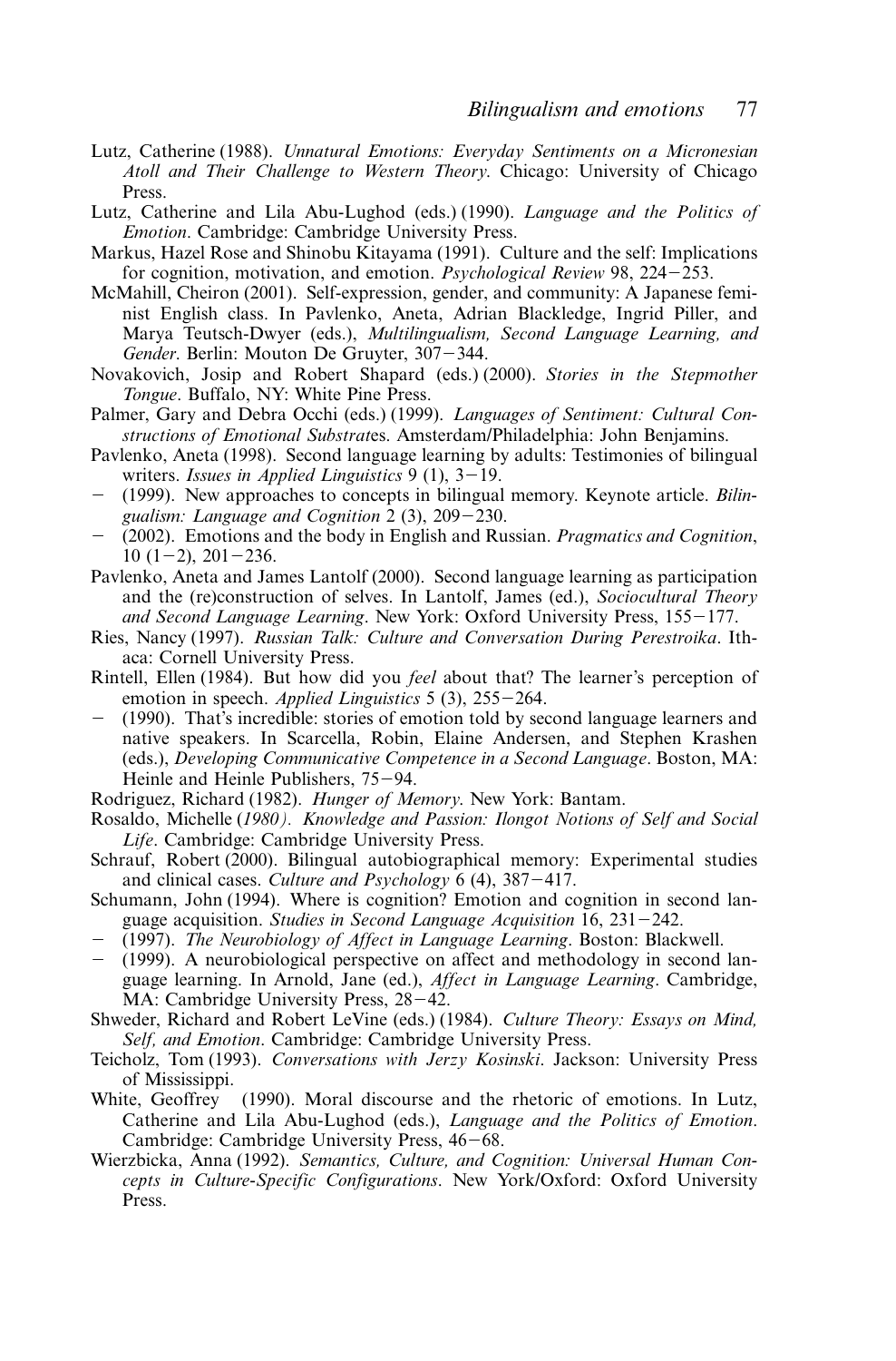#### 78 *Aneta Pavlenko*

- (1994). Emotion, language, and cultural scripts. In Kitayama, Shinobu and Hazel Rose Markus (eds.), *Emotion and Culture: Empirical Studies of Mutual Influence*. Washington, DC: American Psychological Association,  $133-196$ .
- (1998). Russian emotional expression. *Ethos* 26 (4), 456–483.
- (1999). *Emotions across Languages and Cultures: Diversity and Universals*. Cambridge: Cambridge University Press.